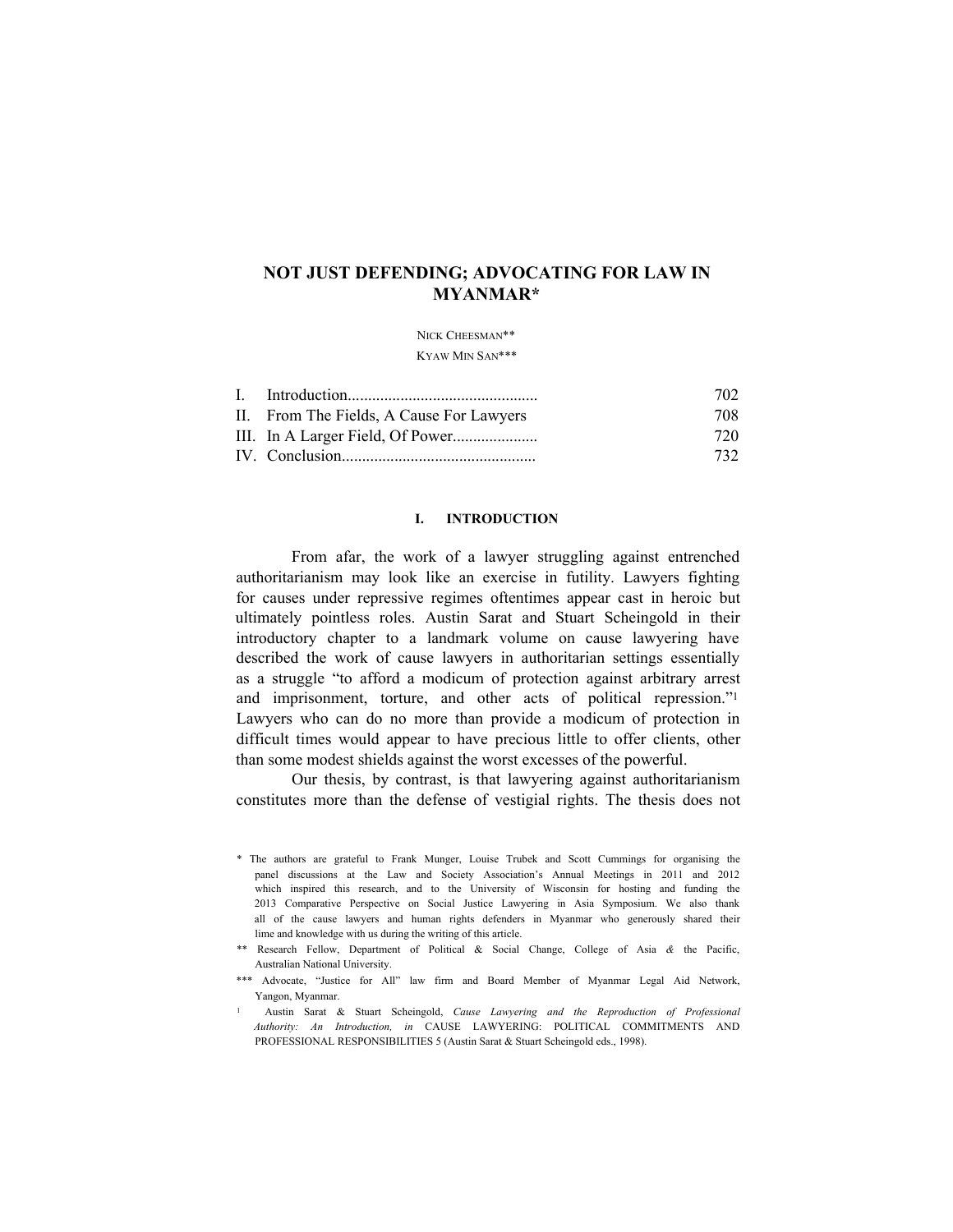imply that cause lawyers in authoritarian settings have more means at their disposal to protect the rights of citizens than those that Sarat and Scheingold discern. Rather, it is informed by Frank Munger's observation that in places where law is weak, its seemingly limited prospects to oppose the state may not tell us the whole story of how legal advocacy is produced.2 Where formal legal defenses of rights prove increasingly ineffectual, the collateral purposes of cause lawyering over time may outweigh the ostensible immediate purpose of representing clients in hard cases. In fact, precisely because the prospects for winning hard cases may be more limited than in other settings, lawyers mobilizing law in times of authoritarianism—by which we are referring to conditions in which authoritarian practices are habitual and institutionalized—may be more inclined to take a long-term, systemically oriented view of their work.<sup>3</sup>

Through research on Myanmar, we argue that in authoritarian settings where legality has drastically declined, the starting point for cause lawyering lies in advocacy for law itself, in advocating for the regular application of law's rules. Because this characterization is liable to be misunderstood as formalistic, particularly by persons familiar with less authoritarian, more legally coherent settings than the one with which we are here concerned, it deserves some brief comments before we continue.

In a recent book on legal professionalism, Scott Cummings describes lawyers as generally having relationships to three types of justice claims.4 The first is a guardianship role of law and of access to justice; the second is concerned with professional ethics, and the third associates itself with a transformative project for political and economic change. Cummings brackets the work of cause lawyers with the last of these claims. We agree that the work of cause lawyers is essentially, and necessarily, concentrated on transformative justice. However, we also contend that for cause lawyers in Myanmar the first of the three relationships that Cummings highlights is of peculiar importance, because their profession has for over half a century been stripped of its ability to serve as a guardian of law. Furthermore, whereas the

<sup>2</sup> Frank Munger, *Globalization, Investing in Law, and the Careers of Lawyers for Social Causes*— *Taking on Rights in Thailand,* 53 N.Y.L. SCH. L. REV. 745, 756 (2008-09).

<sup>3</sup> Frank Munger, et al., *Mobilizing Law for Justice in Asia: A Comparative Approach,* 31 WlS. INT'L L.J. 353 (2013).

Scott L. Cummings, *What Good Are Lawyers?, in* THE PARADOX OF PROFESSIONALISM: Lawyers AND the Possibility of Justice 21 (Scott L, Cummings ed., 2011).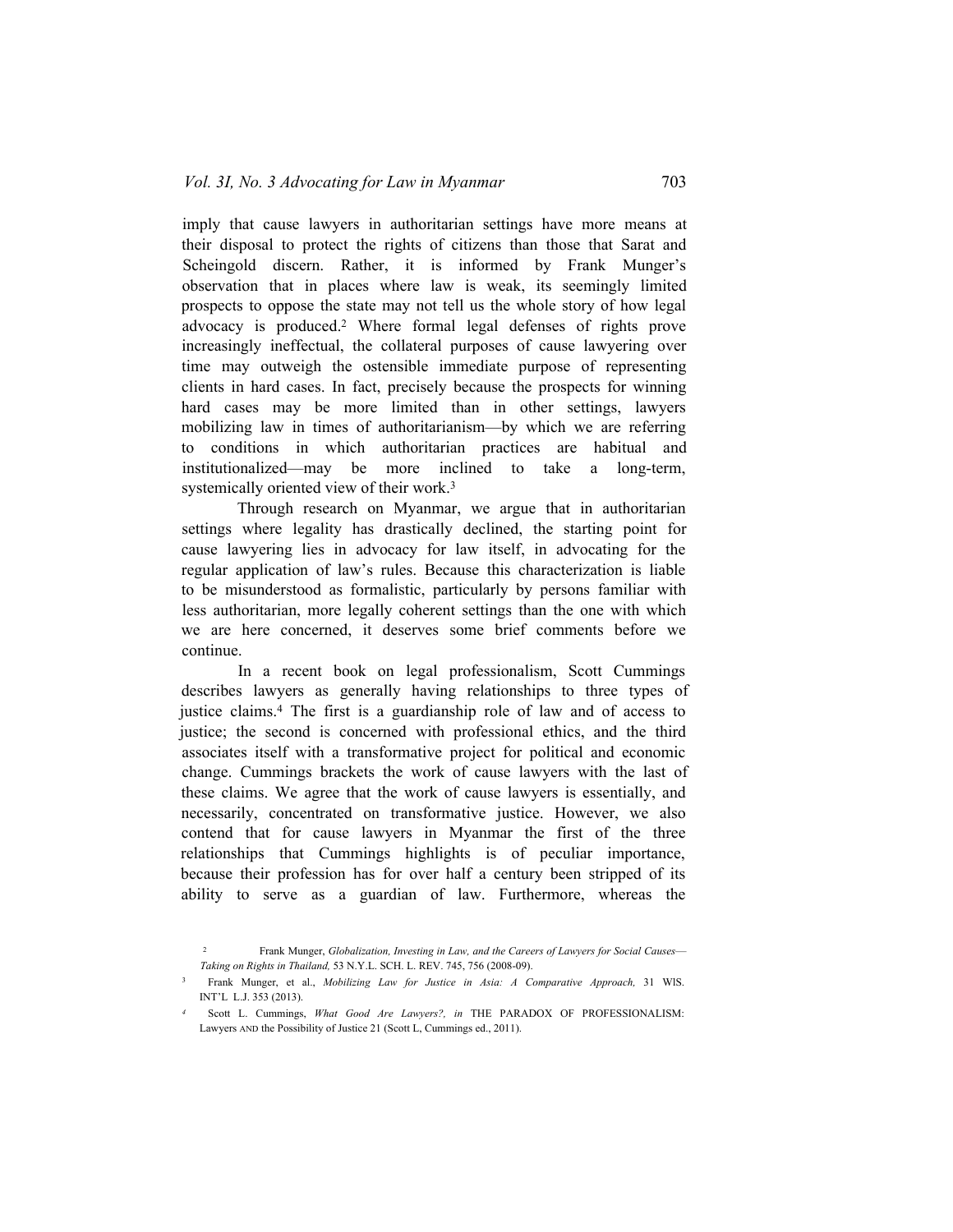transformative agendas of lawyers in Myanmar vary, insistence on the urgency of formal legality is among them a common cause. In other words, the defining characteristic of cause lawyers in Myanmar is the emphasis that they place on their relationship to the first of Cummings's three justice claims.

To appreciate how and why advocacy for law is a common cause for lawyers in Myanmar, we need to distinguish the type of authoritarianism practiced there over the last half century from authoritarianism as practiced, for instance, in apartheid South Africa, which Stephen Ellmann has described as operating a strikingly legalistic system of injustice.<sup>5</sup> Studying the work of Israeli courts in the occupied territories, George Bisharat has argued similarly that the occupying regime "while repressive, is an extension of a state in which democratic principles and the notion of the rule of law are taken seriously."<sup>6</sup> And within Asia, the government of Singapore is notable for its strategic use of law for authoritarian purposes.<sup>7</sup>

Unlike in these cases, successive military or military-backed regimes in Myanmar over the last half-century have had little regard for formal legality.8 Here we are not implying that they have not concerned themselves with institutional arrangements to pass and enforce laws, and to see them put into effect through the state apparatus. But these practices are not themselves indicators of respect for formal legality. Rather, they are legalistic formalities of the sort associated with any modem state. Legalistic formality creates a semblance of legality; however, it does not constitute legality. It is, rather, what Lon Fuller memorably described as the "tinsel of legal form."9 Formal legality rests in fidelity to law's rules: on recognition that those responsible for the administration of rules observe them in practice, so that law's substantive aims are met.<sup>10</sup>

<sup>5</sup> Stephen Ellmann, *Law and Legitimacy in South Africa,* 20 Law & Soc. INQUIRY 407, 409 (1995).

<sup>6</sup> George E. Bisharat, *Courting Justice? Legitimation in Lawyering Under Israeli Occupation,* 20 Law & Soc. Inquiry 349, 402 (1995).

<sup>7</sup> Jothie Rajah, Authoritarian Rule of Law: Legislation, Discourse and Legitimacy in SINGAPORE 3-8 (Cambridge University Press. 2012).

<sup>8</sup> *See generally* Nick Cheesman, The Politics of Law and Order in Myanmar (2012) (PhD dissertation, Australian National University, Canberra) (on file with Australian National University Library).

Lon L. Fuller, *Positivism and Fidelity to Law—A Reply to Professor Hart,* 71 HARV. L. REV. 630, 660 (1958).

<sup>10</sup> LON L. FULLER, THE MORALITY OF LAW 157 (Yale University Press rev. ed. 1969).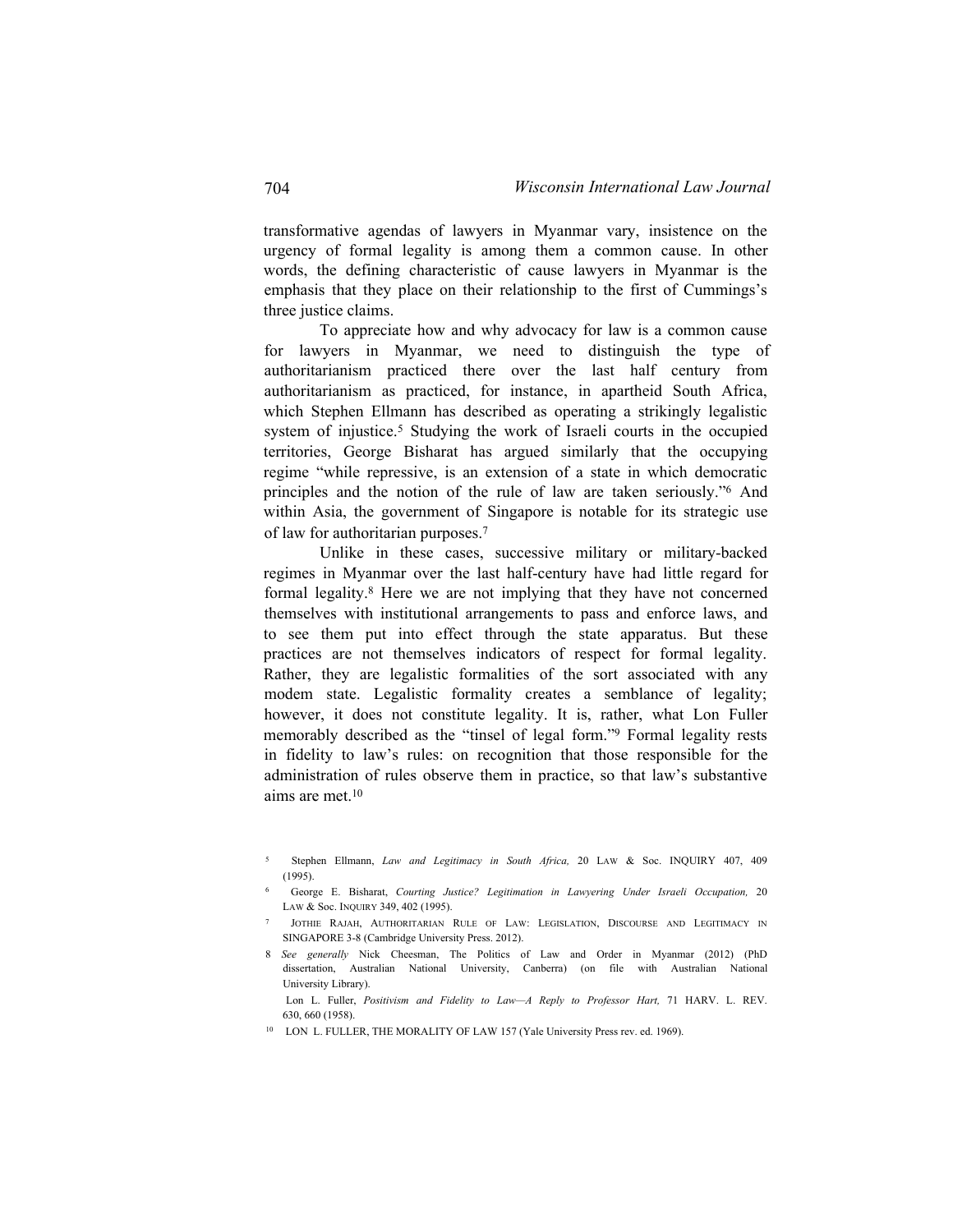A lawyer working in a system absent of formal legality has two basic choices. He can adapt and work according to rules however they are implemented, giving up on his guardianship role, or he can persist with it, and insist upon fidelity to legal rules.<sup>11</sup> The boundary that separates the cause lawyer from his conventional counterpart is that whereas most lawyers opt to serve their clients through whatever means are efficacious, the cause lawyer insists on formal legality even at cost to the individual client.<sup>12</sup> In so doing, the cause lawyer distinguishes himself at once from his peers and also from other persons concerned with the third type of justice claim that Cummings identifies. The political party activist, religious worker, or human rights defender all can and do promote transformative visions for social change. But only the cause lawyer through his professional practice situates that vision in justice claims laid directly and expressly on the legal system. By standing up for formal legality against the tendencies of authoritarianism to diminish it, the cause lawyer promotes the substantive value of law, and the merits of legality, in order to strengthen his own political position in the long run, so as to enable justice claims of the third type.

Our emphasis upon lawyers' core values in the struggle for formal legality against authoritarianism speaks to Lucien Karpik's conceptualization of "political lawyers" as a distinctive class to their cause-pursuing counterparts.<sup>13</sup> According to Karpik, political lawyers are concerned with the defense of basic civil liberties, upon which cause lawyers build more diverse and complex claims. Therefore, in a highly authoritarian setting political lawyering should be the norm, as the distribution of issues are concentrated and limited.

Study of Myanmar suggests that the distinction between political and cause lawyering is not clear-cut. The lawyers described in this chapter have limited symbolic, technical and financial resources; implement persuasion strategies to convince others that formal legality matters; and until very recently have occupied marginal places professionally: all features of cause lawyering that Karpik highlights to

<sup>11</sup> We use the masculine third person for consistency when writing about cause lawyers in this article because the lawyers whose work we describe happen to be men. However, we want to acknowledge that women also work as cause lawyers in Myanmar, and we interviewed a number of them also for this paper.

<sup>12</sup> *See* Sarat & Scheingold, *supra* note 1, at 4, 7.

<sup>13</sup> Lucien Karpik, *Postscript—Political Lawyers, in* FIGHTING FOR POLITICAL FREEDOM: Comparative Studies of The Legal Complex 490-92 (Terence C. Halliday, Lucien Karpik, & Malcolm M. Feeley, eds., 2007). Special thanks to Terry Halliday for referring us to Karpik's chapter, and for his critical comments on the use of the "cause lawyering" label in this article.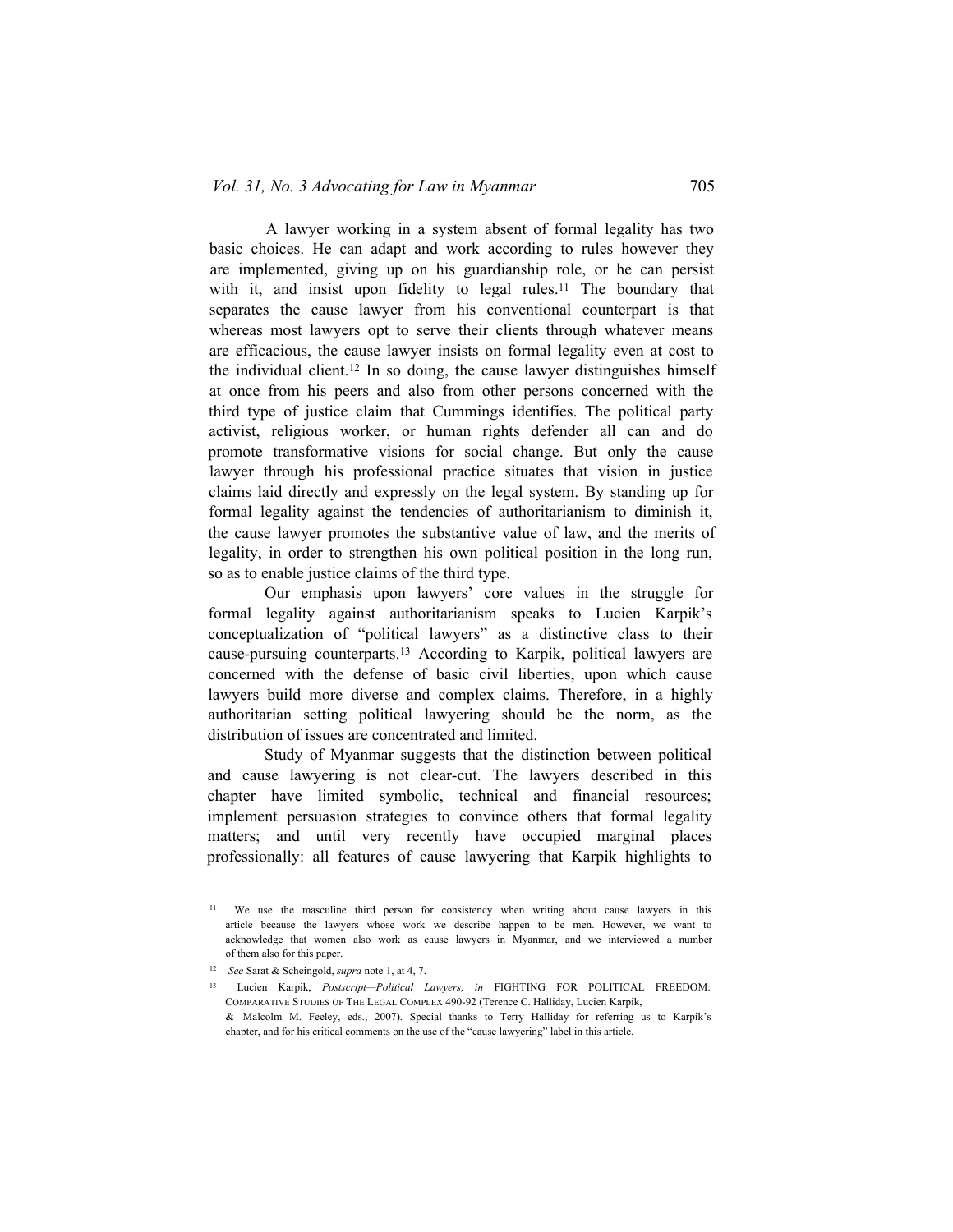distinguish it from political lawyering.14 Notwithstanding, their specific political goals relate to "the central and old conflict between the state and civil society."<sup>15</sup> In short, they occupy the spaces and adopt the practices of cause lawyers, but in mobilizing law for justice their cause is classically political. Their mobilization of law for causes leads them back to the politics of the state itself.

We have chosen to concentrate here upon a single case study rather than attempt to describe exhaustively the causes that lawyers in Myanmar pursue or the full range of practices in which they engage. We narrate an attempt by an army-owned company to occupy and use cultivated agricultural land. Examining the role that lawyers played in helping to foil the attempt, we pause at appropriate points to discuss some of lawyering's history in Myanmar, the personal histories of the lawyers involved in the case, and the social and political milieu.<sup>16</sup>

A detailed study of this case helps us to reveal the layers of power with which cause lawyers and their clients come into contact, without some understanding of which a typology of lawyering or causes in Myanmar would have little meaning. We are interested, with John Gillespie,<sup>17</sup> to situate cause advocacy in a broader context of complaint and dissent, and to recognize that the sites, strategies and objectives of those lawyers who mobilize law for causes are highly contingent.<sup>18</sup> Indeed, the case addresses a topical problem relevant not only to larger justice claims in Myanmar, but also to such claims in other parts of Asia. Land grabbing by powerful enterprises connected to military and state interests is a growing problem in Myanmar, as it is in other regional countries with rapidly growing economies, authoritarian legacies, and antiquated, underfunded judicial systems.<sup>19</sup>

<sup>14</sup> *Id.* at 491-92.

<sup>15</sup> *Id.* at 491.

<sup>16</sup> For this article we conducted 37 interviews with a total of 20 lawyers and five human rights defenders in Myanmar, in October 2011, June and July 2012, March 2013, and December and January 2014, 18 of them men and seven of them women. The three lawyers directly involved in the case study we interviewed on more than one occasion each, and a number of the other lawyers also we interviewed more than once. Additionally, we met one of the farmers directly involved in the case, and others from the area where events occurred. Interviews were conducted in Burmese. We also relied upon court records, media reports and written accounts of the case, and supplementary official documentation. These documentary sources also were in Burmese.

<sup>17</sup> John Gillespie, *The Juridification of Cause Advocacy in Socialist Asia: Vietnam as a Case Study,* 31 WIS. INT'L L.J. 671 (2013).

<sup>18</sup> Munger, et. al., *supra* note 3

<sup>19</sup> At the end of 2013, a government investigative commission in Myanmar had received and examined over 1000 complaints of forcibly seized land, representing only a small fraction of the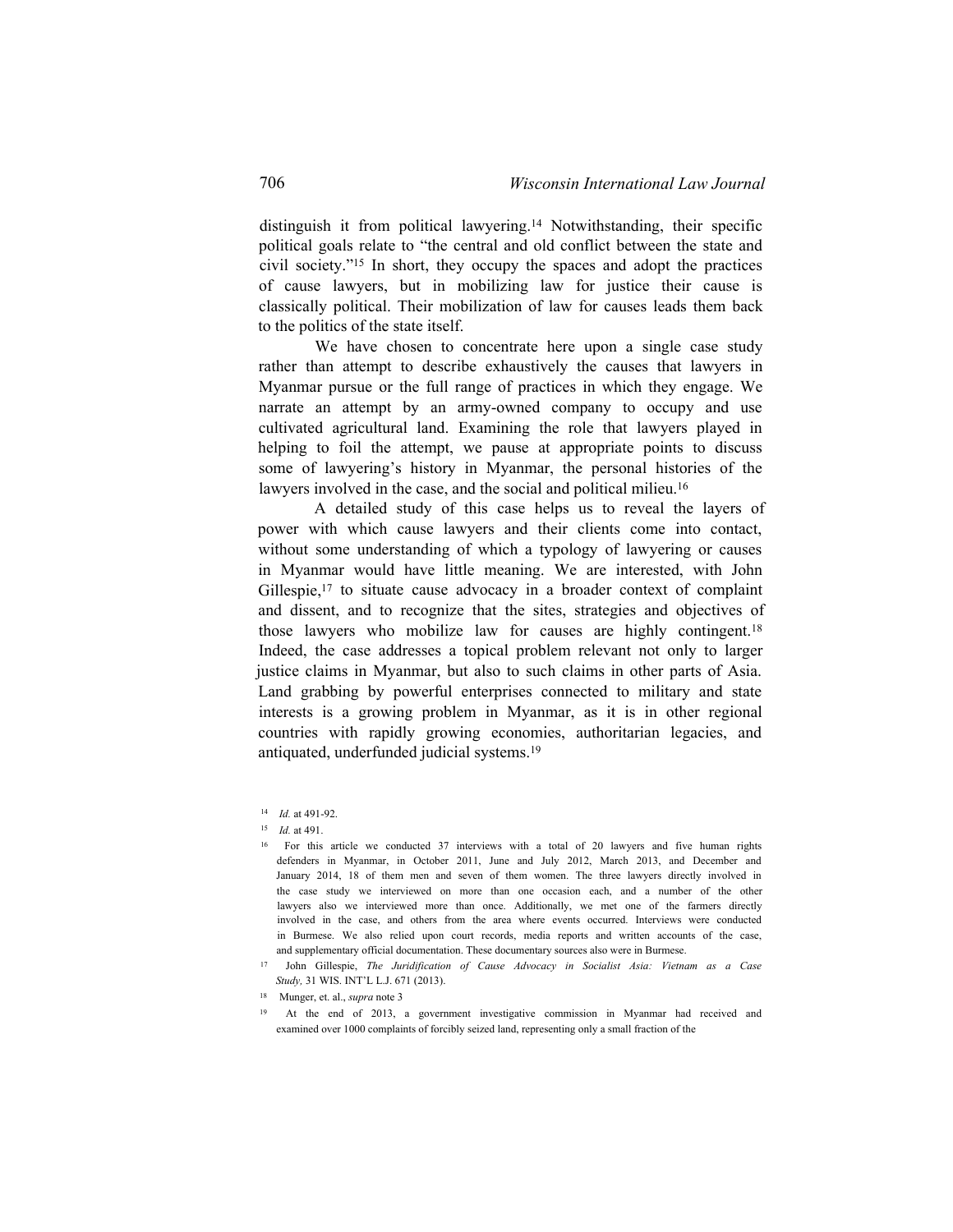The case study also speaks to many similar struggles undertaken by cause lawyers and their allies in Myanmar over the last decade or more in which people have used the *idea* of law to mobilize for change. To practitioners and researchers who have taken an interest in the country since its nascent democratization began, the upsurge in the use of legal idiom to advance causes—what Munger refers to, drawing on Pierre Bourdieu, as symbolic entrepreneurship of law's legitimating power—may seem remarkable.<sup>20</sup> In fact, demands for formal legality have long been a part of struggles for political and economic rights in Myanmar.<sup>21</sup> People today advocating for formal legality are not starting anew. They are building on what they have done and learned already.

Our story begins with the events that prompted the cause lawyers' involvement in the land struggle. We track the entry of the case into the courts and concentrate upon how the lawyers through the legal process advocated both for the rights of their clients and for formal legality. We situate the case in a larger field of political power, and end with some comments on the challenge that formal legality represents to the enjoyment of impunity in countries like Myanmar where legal rules and political practices are highly incongruent.

The story concludes prior to the establishment of a partly elected, nominally civilian government in 2011, bringing to a close more than two decades of unmediated military rule.22 But the story of law's

total number of such cases around the country. NYEIN ZAW LIN, *Part 4 of Report on Land Confiscation to be Submitted to Coming Session of Pyithu Hluttaw*, DAILY ELEVEN, Dec. 24, 2013, at 2 (in Burmese), A committee on rule of law headed by Daw Aung San Suu Kyi had by mid-2013 received over 3400 complaints regarding land grabbing. PYITHU HLUTTAW RULE OF LAW AND TRANQUILITY COMMITTEE REP (July 31, 2013) (in Burmese.) On other countries in the region, *See,* e.g., Cambodian League for the Promotion and Defense of Human Rights (LICADHO), *Land Grabbing & Poverty in Cambodia: The Myth of Development,* 20-27 (May 2009); Mary Ann Manahan, *Is Asia for Sale? Trends, Issues, and Strategies against Land* Grabbing, 26 KASARINLAN: Phil. J. THIRD WORLD STUD. 466, 466-67 (2011); Miles Kenney-Lazar, *Plantation Rubber, Land Grabbing and Social-Property Transformation in Southern Laos,* 39 J. Peasant Stud. 1017 (2012).

<sup>20</sup> Frank Munger, *Constructing Law From Development: Cause Lawyers, Generational Narratives, and the Rule of Law in Thailand, in* LAW AND DEVELOPMENT AND THE GLOBAL DISCOURSES OF LEGAL TRANSFERS 240-243 (John Gillespie & Pip Nicholson eds., 2012); *see also* Pierre Bourdieu, *Rethinking the State: Genesis and Structure of the Bureaucratic Field, in* State/culture: State-Formation after the Cultural Turn 62-64 (George Steinmetz ed., 1999).

<sup>21</sup> *See generally,* Cheesman, *supra* note 8.

<sup>22</sup> For an overview of recent events, *see* MYANMAR'S TRANSITION: OPENINGS, OBSTACLES AND OPPORTUNITIES (Nick Cheesman, et al eds., 2012); Debating Democratization in Myanmar (Nick Cheesman, et al., eds., 2014, forthcoming). On the legal system specifically, *see* Law,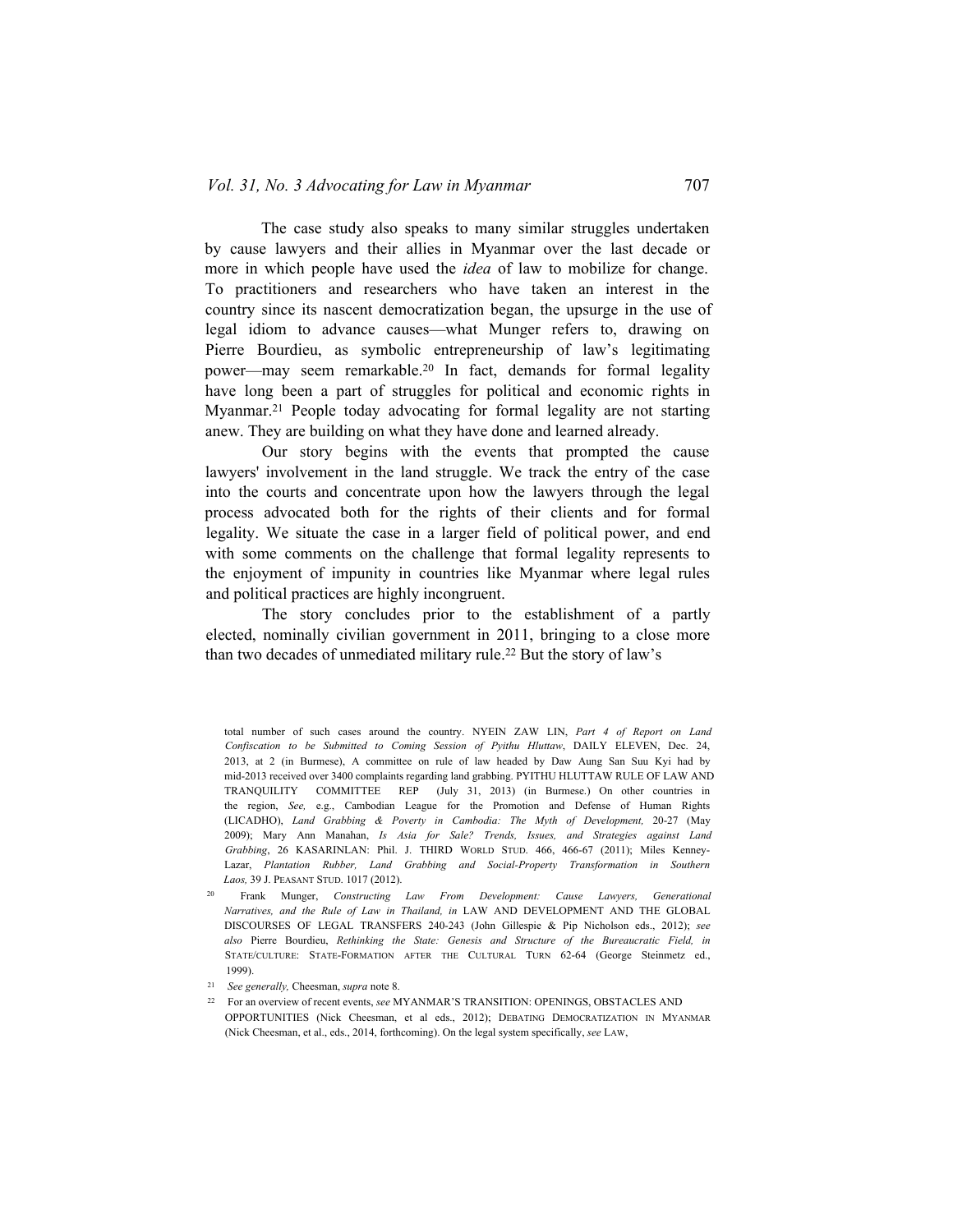mobilization for causes in Myanmar has only just begun. Since 2011, people in Myanmar have deployed the idiom of law in increasingly innovative and assertive ways. Our case study suggests that the mobilization of law for causes from 2011 has been made possible by the efforts of professionals and their allies in Myanmar over preceding years to defend the notion of formal legality against the corrosive effects of protracted authoritarianism.

### **II. From The Fields, A Cause For Lawyers**

In December 2009 bulldozers arrived in an area of Kanma Township, Magway Region, in central Myanmar, and cut a road through fields cultivated by seven farmers to a site of a planned factory, under a joint project of private interests and the flagship army-owned corporation, Union of Myanmar Economic Holding Limited.23 The construction workers also occupied the land of one of the farmers and began using it to store equipment. The following May, in the process of leveling out land for a site office, a bulldozer destroyed part of a farmer's bean crop. When she went to the head of the local administration to complain, he told her that, "It's a state project and I daren't say anything [against it]."<sup>24</sup> Then, in September, staff of one of the biggest and most powerful businesses in Myanmar, Htoo Construction Company, part of the group of companies owned by the army-connected businessman U Teza, came to the area, moved further earth for roads, and planted flags and markers to indicate planned construction sites.

The pattern of incursions into the farmers' land continued for around a year.25 The farmers became increasingly anxious, and some got into stand-offs with company employees. They decided to seek out assistance.26 They heard about a former tuition teacher in a not-toodistant town, known to be good at helping people make complaints to higher authorities. Four of the farmers went to see him. He took down the details of the companies' activities and, after seeking advice from

Society and Transition in Myanmar (Melissa Crouch & Tim Lindsey, eds., 2014, forthcoming).

<sup>23</sup> For details of the company's establishment after the 1988 coup and its subsequent operations, *see* Maung Aung Myoe, Building the Tatmadaw: Myanmar Armed Forces since 1948 176-180 (Institute of Southeast Asian Studies. 2009).

*<sup>24</sup>* Farmers' Rights Defenders Network, Expropriations of Farmlands and Partial Victories 7 (2011) (in Burmese).

<sup>25</sup> *Id.,* at 7-8,13.

<sup>26</sup> Interview 18, 2012.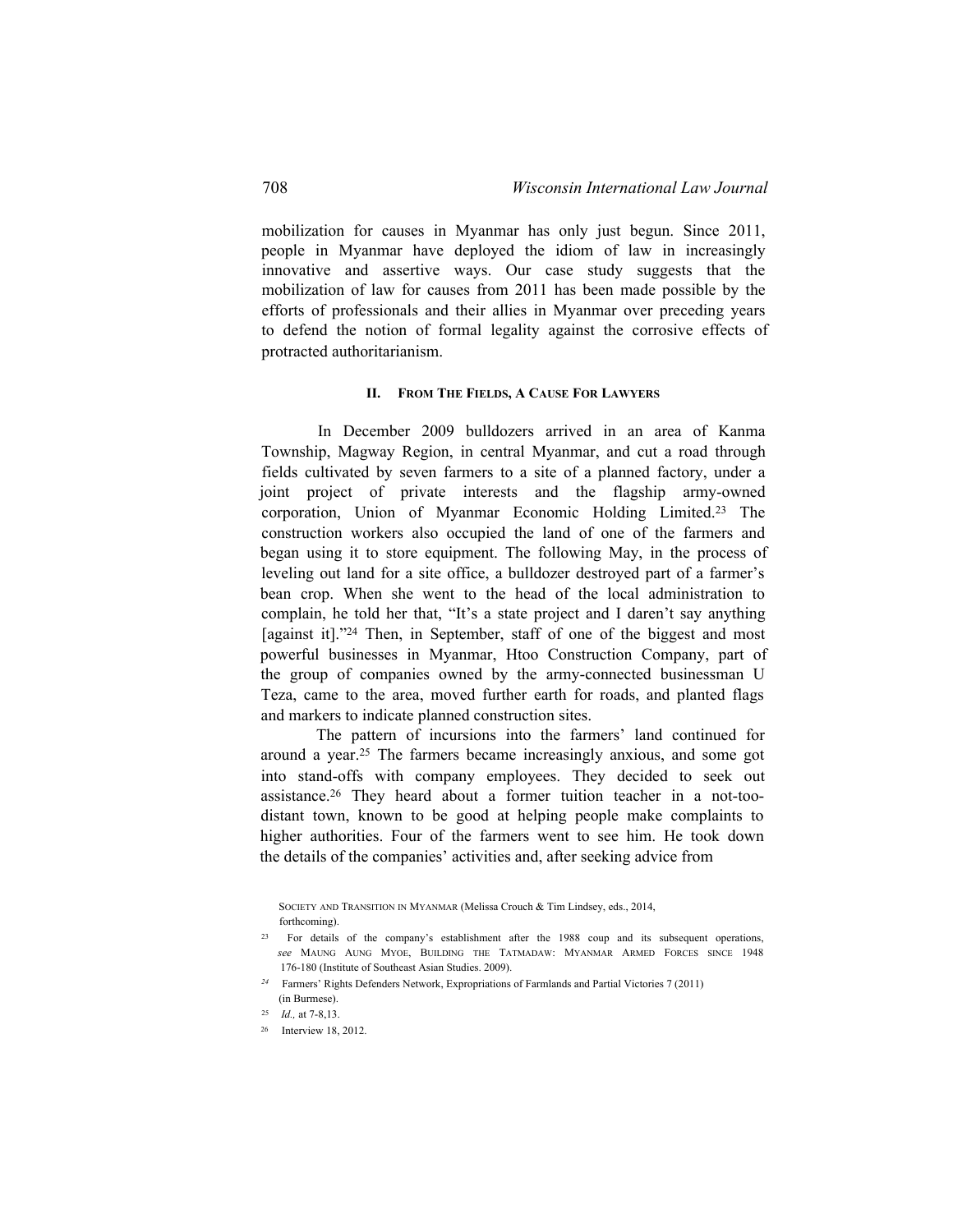some experts on land usage and tenure, in January 2011 drafted the first letter of appeal against the companies' trespasses.<sup>27</sup> Sixty-one farmers signed the January 13 letter, which they sent to authorities at various levels, as well as to the office of the International Labor Organization ("ILO") in Yangon and to the Asian Human Rights Commission ("AHRC"), Hong Kong.<sup>28</sup>

The farmers soon observed some changes. The private company, Htoo, ceased advertising its presence at the site, removing logos and name signage.<sup>29</sup> Its personnel began driving unmarked vehicles. Then, during the third week of January, local administrators began summoning signatories of the letter to their office.<sup>30</sup> When farmers went to the office, officials transported them to the project site office, where company staff pressured them to sign agreements to give land over to the project.<sup>31</sup> The farmers refused to sign the agreement on the grounds that the compensation was inadequate, also believing that the compensation would not be paid and the factory would pollute the local environment.<sup>32</sup>

On January 27, local administrators summoned farmers from affected villages to a meeting. Two retired army majors from the holding company and the head of the township administration—the next level up in the administrative hierarchy from the village-level—attended. They explained that the project was to construct caustic soda and PVC factories in the locality.<sup>33</sup> They added that it was a state project, and important for regional development. Therefore, the farmers had to sign the agreements to surrender land. The farmers later testified in court that one of the former army officers told them that whether or not they wanted compensation they had no choice but to sign, and that if children—which is to say, the farmers—"do not listen to the admonitions of their parents then the stick is necessary."<sup>34</sup>

Instead of intimidating the farmers into surrendering their land, the officials generated more resentment. Some of the fanners met a number of times with the former teacher who had helped to draft the

<sup>27</sup> Interview 18, 2012; Interview 27, 2013.

<sup>28</sup> Farmer's Rights Defenders Network, *supra* note 24, at 13.

<sup>29</sup> Interview 18, 2012.

<sup>30</sup> Farmer's Rights Defenders Network, *supra* note 24, at 13-14.

<sup>31</sup> *Id.* at 14.

<sup>32</sup> *Id.* at 14-15.

<sup>33</sup> *Id.* at 15-16.

*<sup>34</sup>* Testimony of U Tin Nyunt, Appendix, *U Than Oo* v. *Union of Myanmar*, Criminal Revision Case No. 5 (Thayet District Court 2011) (Myan,).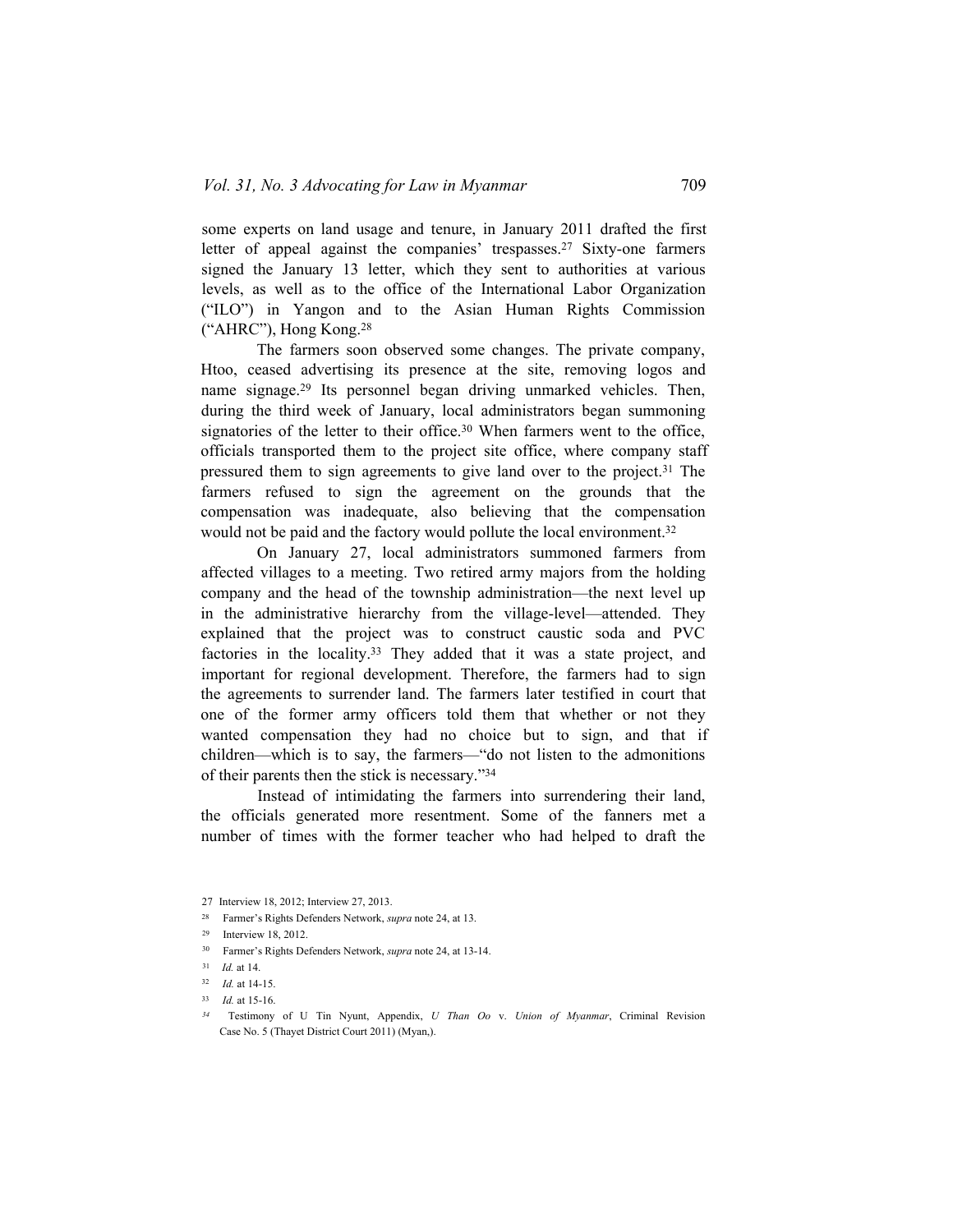original complaint.<sup>35</sup> They talked about legal action. The teacher knew a prominent cause lawyer in the city, who had previously represented him in a politically motivated case. Six of the farmers went with him to the former capital, Yangon, and met the lawyer, U Aung Thane.

Aung Thane is among Myanmar's most experienced and outspoken cause lawyers.36 Similar to other older professionals who obtained qualifications in the 1970s and 80s, during a time of one-party government, he originally studied law on the side, while working as a clerk in the road transport board. He took to law because of a hatred of injustice and inequity, which he saw daily in the hypocrisies of the nominally socialist regime that then controlled access to political power.37 Despite working as a civil servant, he refused to join the ruling party, and consequently did not get promoted. The army officer in charge of his department treated him with disdain and ordered him to undertake menial tasks. In his spare time he read books on leftist ideology and felt that the party line in those days had little to do with leftist values expressed by the authors whose works he read. When he began practicing in the 1980s, he represented people in cases where party members and non-party members clearly had been treated differently, even though no legal grounds existed for their differentiation.<sup>38</sup>

By the 1980s the legal profession in Myanmar, then known as Burma, had fallen a long way since its heyday about half a century earlier. Lawyers were no longer either politically powerful or economically prosperous. From the 1920s lawyers in Burma had been, like their peers in India, central to the burgeoning nationalist movement. In the absence of representative government, the lawyer emerged in India as the quintessential public representative.<sup>39</sup> The legal profession's distinctive position, according to Jonathan Ocko and David Gilmartin, obligated lawyers to become political actors—mediators between colonizers and colonized, "standing between the universal pretensions of the law and the cultural particularism that, under the British Raj, had

<sup>35</sup> Interview 18, 2012; Interview 27, 2013.

<sup>36</sup> In Burmese, "U" and "Daw" are honorifics for men and women respectively. Therefore, after the first designation of a person's name in this article, we omit these prefixes from subsequent references.

<sup>37</sup> Interview 7, 2012.

<sup>38</sup> *Id.*

<sup>39</sup> Mithi Mukherjee, India in the Shadows of Empire: A Legal and Political History 1774-1950 xviii-xix (Oxford University Press. 2010).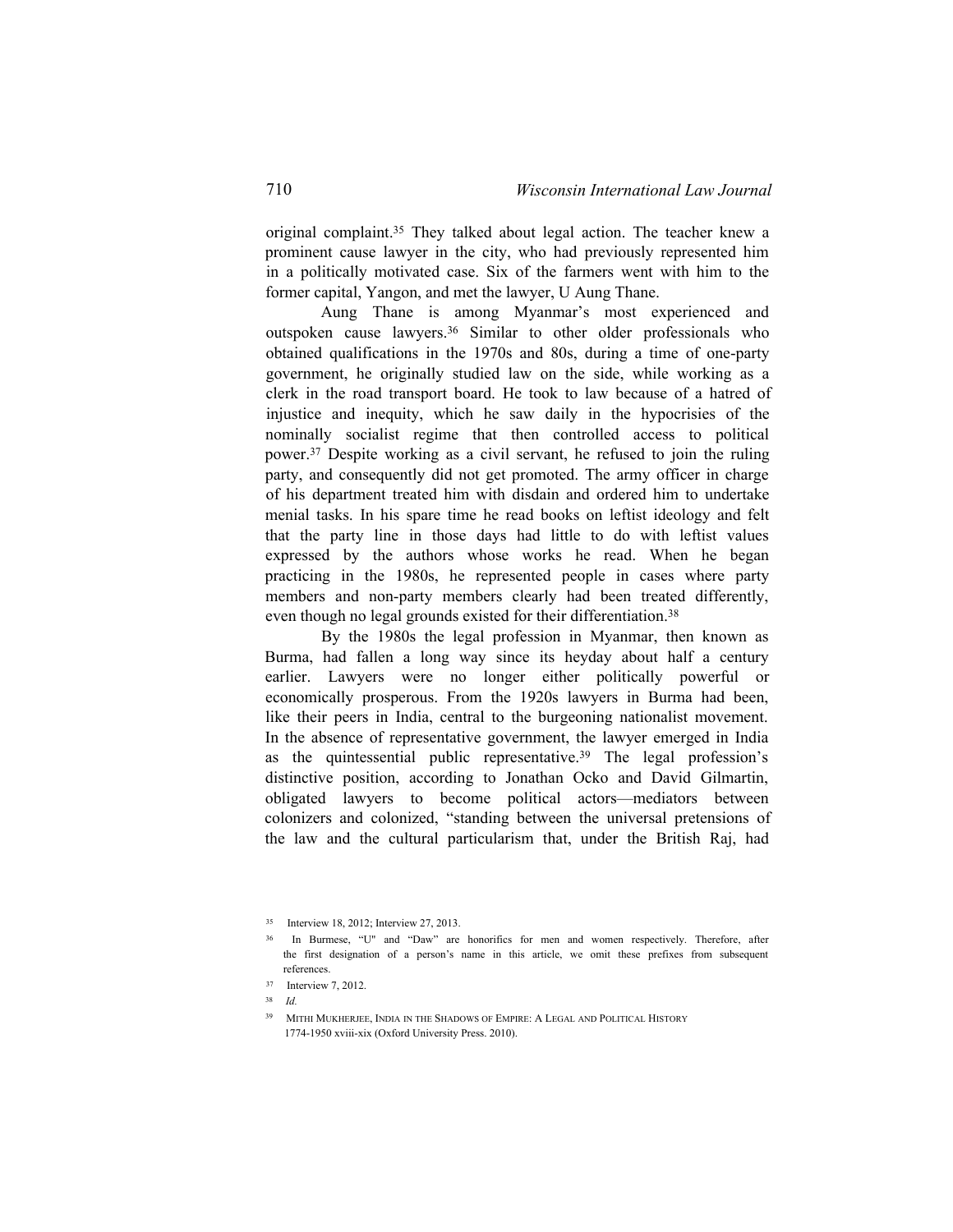come to influence profoundly the meaning of 'society.'"40 In Egypt and Algeria, India and Burma, lawyers used the law to reach otherwise inaccessible state power, and also sometimes to challenge the legitimacy of that power.<sup>41</sup>

In Burma, the legal profession's fortunes plummeted after General Ne Win took power definitively in March 1962. Unlike his coup-making counterparts in other parts of South and Southeast Asia, Ne Win did not seek any legal endorsement for his actions.<sup>42</sup> To the contrary, among the first persons Ne Win had arrested was Chief Justice Myint Thein. The judge remained in custody for six years.43 Meanwhile, a more complaisant senior judiciary reconceptualised the role of lawyers, consistent with expressed socialist ideology, as one of cooperation rather than contestation with other participants in the courtroom process.<sup>44</sup> Since both the state and the legal profession were now ostensibly working in the public interest, theoretically no cause existed whereby they could come into conflict. The only question that remained was how to synthesize and coordinate shared concerns for the betterment of society.

After 1962, successive postcolonial authoritarian regimes in Burma systematically displaced the procedures that at one time were not only the substance, but also what Nasser Hussain has described as the spirit of this legal system.<sup>45</sup> Colonial-era procedure continued to operate, since the new regime found it easier to leave it as it was than make any

<sup>40</sup> Jonathan K. Ocko & David Gilmartin, *State, Sovereignty, and the People: A Comparison of the 'Rule of Law' in China and India*, 68 J. OF Asian STUDIES, 69 (2009).

<sup>41</sup> Nathan Brown, *Law and Imperialism: Egypt in Comparative Perspective* 29 L. & SOC'Y REV., 103,113 (1995).

<sup>42</sup> In 1958, Ne Win conducted a constitutional coup, heading government temporarily with nominal legislative approval. He remained in power until 1960, when he handed power back to the re-elected former prime minister, U Nu, from whom he seized power in 1962. On the political exigencies in this period, *see* Richard Butwell & Fred von der Mehden, *The I960 Election in Burma,* 33 Pac. Aff. 144 (1960). Richard Butwell, *The Four Failures of U Nu's Second Premiership,* 2 ASIAN SURV. 3 (1962). On the military takeover, *see* Mary Callahan, The Origins of Military Rule in Burma 468-80 (1996) (PhD dissertation, Cornell University). U Nu, U Nu: SATURDAY'S SON 325-327 (U Kyaw Win, ed., U Law Yone, trans., Yale University Press. 1975). *See also* Nick Cheesman, *How an Authoritarian Regime in Burma Used Special Courts to Defeat Judicial Independence,* 45 L. & SOC'Y REV. 801, 805-807 (2011).

<sup>43</sup> Myint Zan, *Obituary: U Myint Thein MA, LLB, LLD,* 69 AUSTRL. L. J. 225, 226 (1995), [http://www.academia.edu/647844/Obituary\\_U\\_Myint\\_Thein\\_MA\\_LLB\\_LLD.](http://www.academia.edu/647844/Obituary_U_Myint_Thein_MA_LLB_LLD) STAFF REPORTER, *127 Detainees Released,* WORKING PEOPLE'S DAILY, Feb. 28, 1968, at 1.

*<sup>44</sup> See, e.g., U Saw Lwin* v. *Kada,* 551 Burma Law Reports (Chief Court 1965); *In the Matter of U Aung Thein, Advocate,* 208 Burma Law Reports (Chief Court 1968).

<sup>&</sup>lt;sup>45</sup> NASSER HUSSAIN, THE JURISPRUDENCE OF EMERGENCY: COLONIALISM AND THE RULE OF LAW, 65 (Martha Minow, et al. eds., University of Michigan Press. 2003).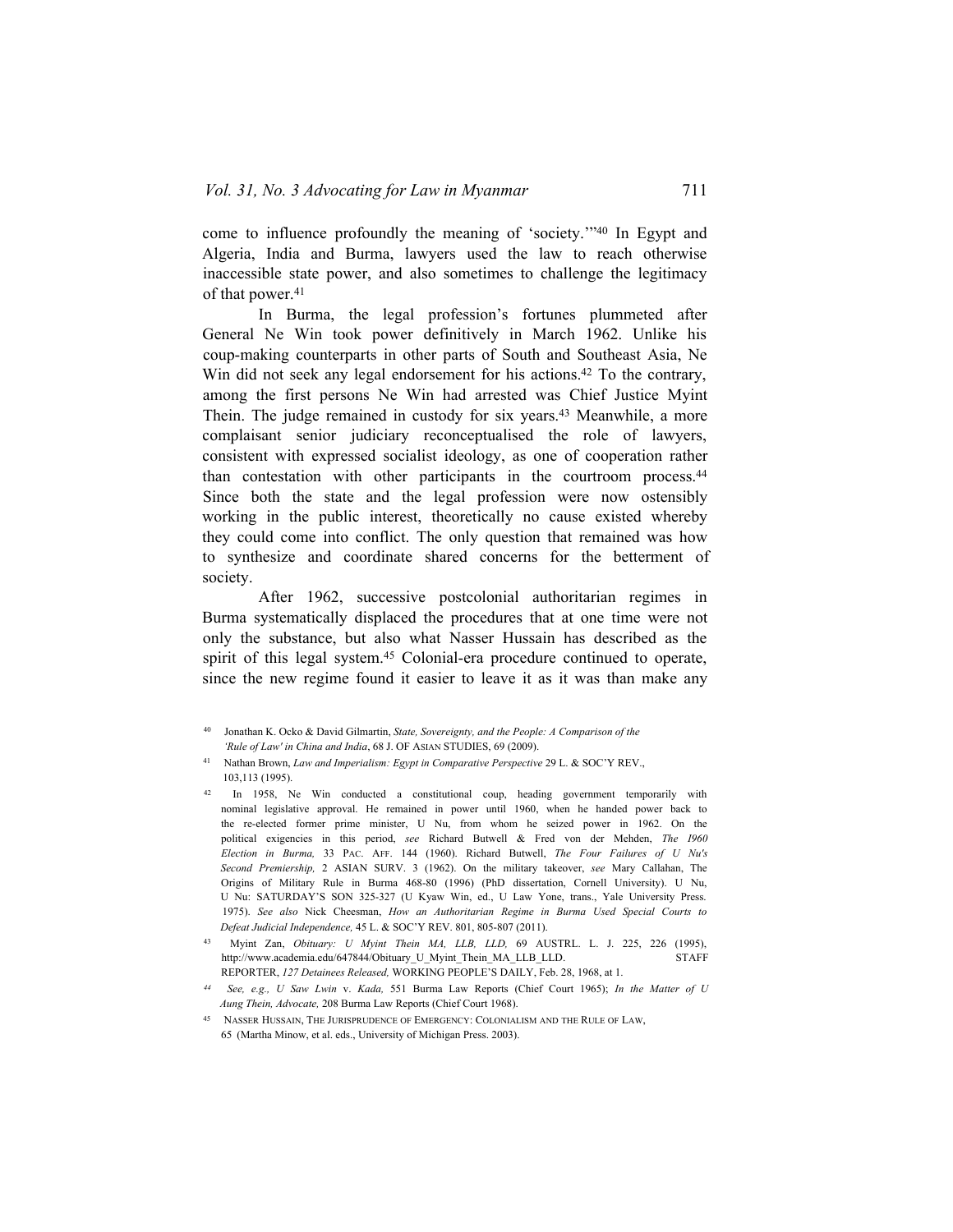radical changes, but it was now absent deeper justification: consisting of neither the law's spirit nor its substance. This change in character of the system, and with it the reformulation of the lawyers' role, is relevant to our reasoning as to why present-day Myanmar lawyers are, when advancing transformative justice claims, concerned with doing things by the book. The insistence on formal legality constitutes an attempt to restore to the legal system the procedural function of the lawyer, lost after 1962, and in so doing, restore something of the substance and spirit of law itself.

Although lawyering in Burma from the mid-1960s meant lawyering in accordance with state ideology, the government at no time prohibited private lawyering. Unlike in China and some other socialist states with revolutionary mass movements, it never classed lawyers as workers of the state. Lawyers did poorly under Ne Win, but they fared better than professional judges, who the government in 1972 began replacing with panels of lay judges, as part of a new judicial system that was hierarchically integrated with the one-party parliamentary system inaugurated in 1974.<sup>46</sup> Bar associations continued to operate, but no longer had any clout. The party after 1974 closed off the spaces that had existed in the system during earlier periods for social and political action.47 No opportunities existed for the sort of political maneuvering that lawyers practiced in Indonesia under the New Order regime, where the Indonesian Legal Aid Institute began work by promoting the rule of law consistent with official policy, but could increasingly shift its focus towards cases with a "structural dimension" that would advance social movement politics.<sup>48</sup> Nor were the universities positioned to play any meaningful role in advancing socially conscious lawyering—in contrast to some universities in China during recent years.<sup>49</sup>

U Myat Hla, a senior lawyer who began practice in 1968, told us that after 1974 the system deteriorated badly and lawyers were dissatisfied with their work.<sup>50</sup> Opportunities to contest political power

<sup>46</sup> Cheesman, *supra* note 42, at 818-819.

<sup>47</sup> On the absence of judicial independence in this period, *see* Myint Zan, *Judicial Independence in Burma: Constitutional History, Actual Practice and Future Prospects*, 4 S. CROSS U. L. REV. 17, 38-42 (2000).

<sup>48</sup> Edward Aspinall, Opposing Suharto: Compromise, Resistance, and regime Change in INDONESIA 100-112 (Muthiah Alagappa ed., Stanford University Press. 2005).

<sup>49</sup> Benjamin J. Liebman, *Lawyers, Legal Aid, and Legitimacy in China, in* RAISING THE BAR: The Emerging Legal Profession in East Asia 318-319, 328-335 (William P. Alford ed., 2007).

<sup>50</sup> Interview 14, 2012; Interview 29, 2013.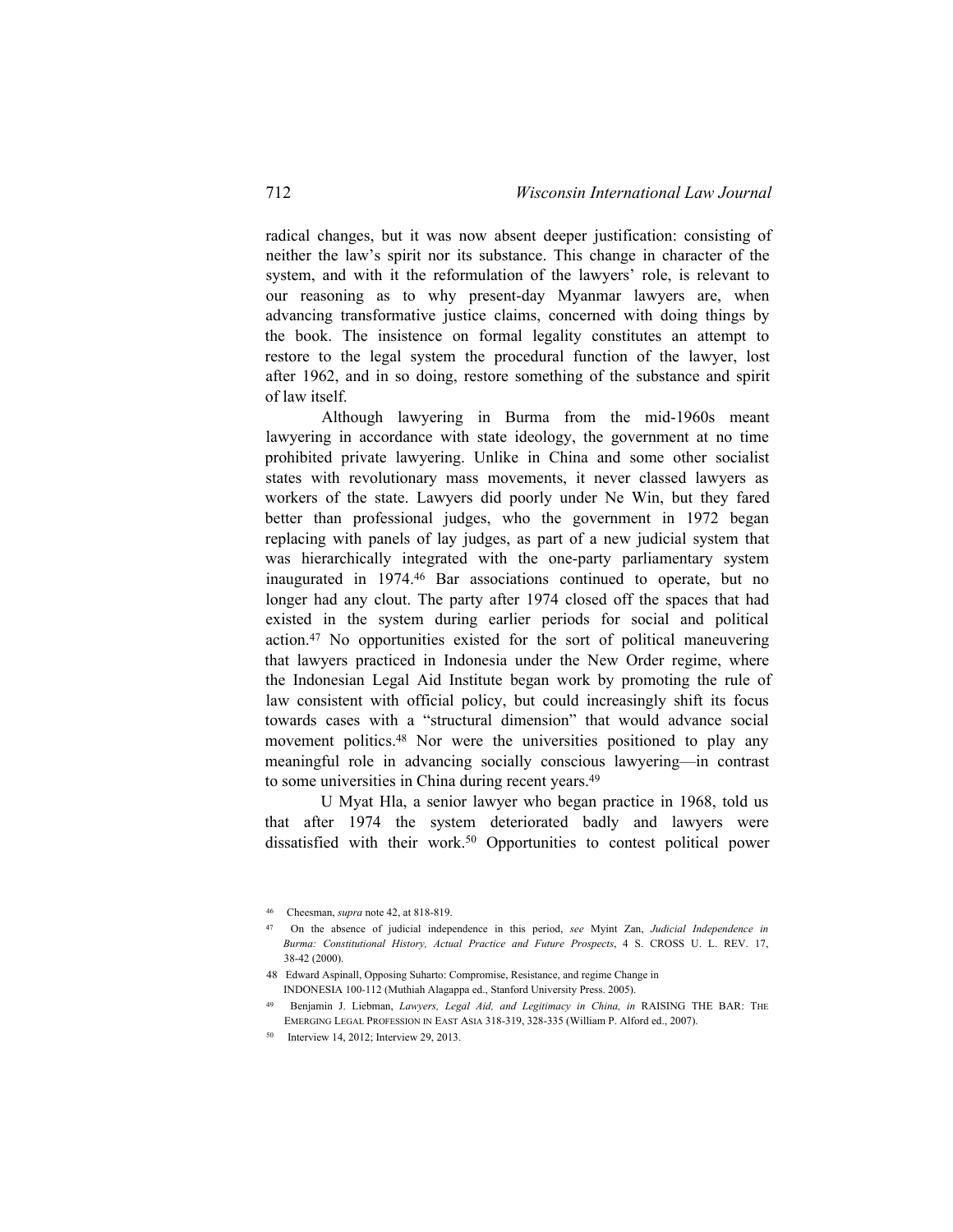from within the courts did not exist, because the lay 'people's judges' were all political appointees who made decisions in the party's interests, rather than according to law. Few lawyers became party members, both because they had no inclination to become members and also because the party did not want them. Those people who stayed lawyers, like U Myat Hla, did so because they needed an income, not as a way to "invest in state politics."51 Persons wanting to make political investments at this time turned elsewhere. However, lawyers began to reinvest politically in 1988 when, over the course of six months, protests against the one-party regime swelled; forcing Ne Win to step down from office. When Myat Hla saw marchers on the streets, he knew that the time had come for lawyers to reclaim their lost role in politics.<sup>52</sup> He called a meeting of his town bar association, which he chaired, and urged the members to join the people. They agreed, and in August 1988 together they marched in unison and in courtroom attire, as a professional group, to call for change.

With no end to the unrest in sight, and more and more professional groups pronouncing their dissatisfaction with the ruling regime, the army reasserted control and ultimately suppressed the protests in September.53 Myat Hla witnessed student protestors shot dead in front of him and was shocked into action.<sup>54</sup> Even as the street demonstrations ended, he began a new life as a politically conscious professional. More and more lawyers did the same. During the 1990 general election, many lawyers again took an active interest in politics, some running for office and others campaigning on behalf of candidates. Myat Hla joined the rising political force, the National League for Democracy ("NLD"). He won a seat with almost 75 per cent of the votes in his electorate,<sup>55</sup> but was never allowed to occupy it, since the military declined to recognize the results as a mandate to govern.

<sup>51</sup> Yves Dezalay & Bryant G. Garth, ASIAN LEGAL REVIVALS: Asian Legal Revivals: LAWYERS IN THE SHADOW OF EMPIRE, 4 (John M. Conley & Lynn Mather eds., Chicago University Press. 2010).

<sup>52</sup> Interview 29, 2013.

<sup>53</sup> To date the most comprehensive English-language account of the events in 1988 is contained in Bertil Lintner, Outrage: Burma's Struggle for Democracy (White Lotus. 1990). More succinct informative accounts can be found in MICHAEL W. CHARNEY, A HISTORY OF MODERN Burma 148-62 (Cambridge University Press. 2009). Christina Fink, Living Silence: Burma Under Military Rule 50-63 (Zed Books. 2001); Donald M. Seekins, State and Society in Modern Rangoon 133-55 (Routledge. 2011).

<sup>54</sup> Interview 29, 2013.

<sup>55</sup> "Myanma Alin" Aung Than, Record of the 1990 Multiparty General Election 60 (Aung Sitthi Press. 1992) (in Burmese.)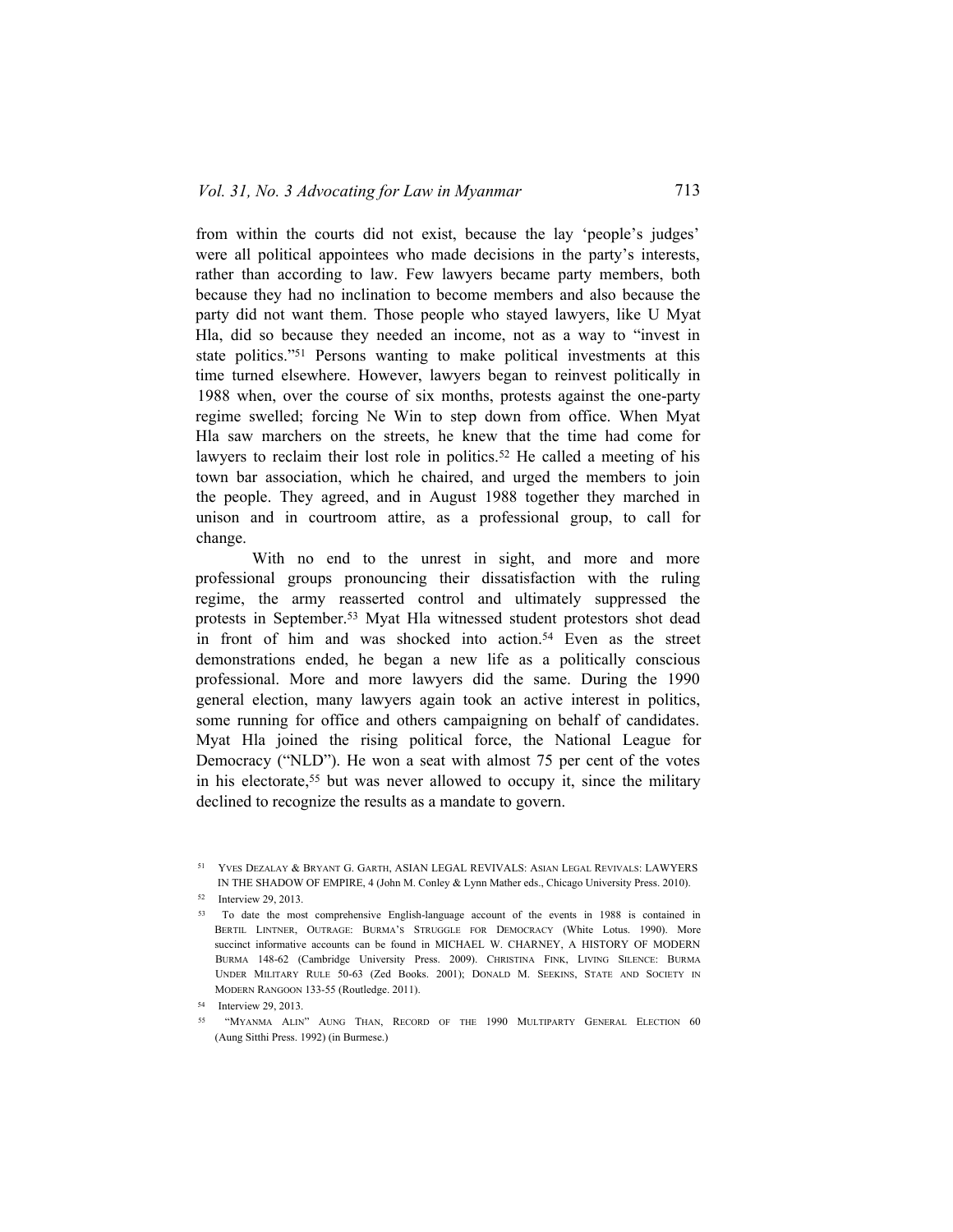Meanwhile, the new State Law and Order Restoration Council, a cabal of military officers and hangers-on, abandoned the experiment in socialist legality. It shut down the lay people's courts and re-established the professional judiciary, appointing members of the judicial bureaucracy as judges.<sup>56</sup> The system now operated to ensure military control over the judiciary through hierarchical appointments and removals.<sup>57</sup> In regular meetings at all levels, administrator-soldiers issued orders, warnings and advice to judges and prosecutors. The regime also amended the Bar Council Act so as to control the appointment and dismissal of members, and deny the legal profession an autonomous peak body.<sup>58</sup>

These restrictions notwithstanding, the end of the suffocating one-party system combined with the new political consciousness and enthusiasm for political struggle of 1988 contributed to the slow reemergence of cause lawyering. As in earlier times, the courts again offered some avenues, albeit extremely small and narrow ones, for resistance to authoritarianism through ostensibly non-political institutional means. As lawyers became increasingly dissatisfied with the manifold injustices heaped upon people in Myanmar by the military government, they took up whatever institutional opportunities they had available to them to work against the dictatorship. Despite the absence of the opportunity structures, the autonomous professional bodies and international connections which enabled cause lawyers in places like Hong Kong,<sup>59</sup> legal professionals in this period did begin to mobilize law for particular purposes.

Aung Thane was one of those lawyers who, from early on, occupied a frontline position in the hard-fought political battles between the new regime and its opponents. Yet, while in 1988 Myat Hla and other advocates were taking to the streets to demand an end to dictatorship, Aung Thane was in jail, falsely implicated in an import-export scam.<sup>60</sup> Released, ironically, during a mass opening of jails aimed at hastening

<sup>56</sup> SLORC Order 2/88 (Sep. 18, 1988).

<sup>57</sup> The Judiciary Law, No. 2/1988, section 3 provided for the military junta to appoint the Supreme Court, which under sections 5, 10 and 11 had responsibility to form and supervise subordinate courts, and to appoint personnel. The Judiciary Law 1988 § 3, 5, 10, 11 (No. 2/1988) (Myan.).

<sup>58</sup> Law Amending the Bar Council Act, No. 22/1989, § 3. Under the amendment, the council comprises of a Supreme Court judge, the attorney general and a deputy, two bureaucrats and six lawyers whom the Supreme Court has selected.

WAIKEUNG TAM, LEGAL MOBILIZATION UNDER AUTHORITARIANISM: THE CASE OF POSTcolonial Hong Kong (Chris Arup, et al. eds., Cambridge University Press. 2013).

<sup>60</sup> Interview 7, 2012.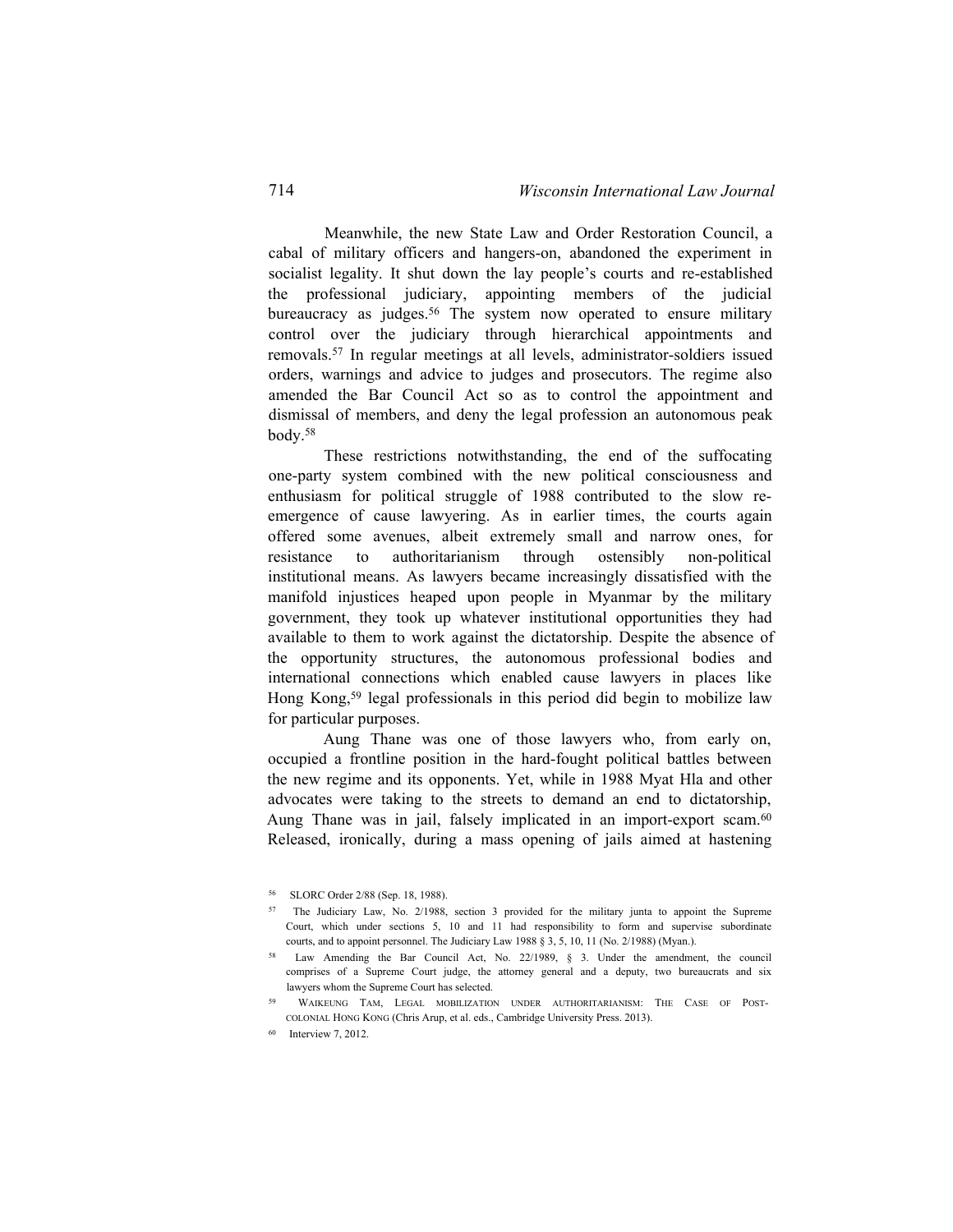the rise to power of the new military junta by provoking criminality, Aung Thane also joined the NLD, and was involved with the legal aid team created by the party in 1992. By the late 1990s, the team played a major part in opposition politics, representing party members and other people accused of political offences, on one occasion audaciously lodging criminal cases against members of the ruling junta over the unlawful arrest of a number of senior party figures.<sup>61</sup>

Other lawyers in the 1990s and 2000s found new ways to work on less confrontational causes that also contributed to the emergence of a new corpus of socially and politically engaged lawyers. The government signed two human rights conventions, concerning the rights of women and children, and passed or amended some domestic laws with contents framed in response to the growing global movement for human rights.<sup>62</sup> These measures enabled lawyers to work openly on cases of violence against women and children, human trafficking and other related problems. Under the guise of this work and sometimes with tacit agreement of authorities, some of these lawyers conducted human rights programs, and encouraged young professionals to get involved in social justice issues. Some lawyers initiated legal aid networks under the auspices of local charities and religious groups. Others took to advocacy on economic and social rights.

When the International Labor Organization succeeded in setting up an office in Myanmar to receive and investigate complaints of forced labor, lawyers began submitting complaints on illegal confiscation of land, unfair dismissal of workers, and basic freedoms to assemble, associate and speak on livelihood rights—just as the farmers in Kanma did, with the advice of the tuition teacher.<sup>63</sup> Even if the ILO was unable to act on many complaints, complainants could publicize their submissions as a way to underscore their lack of confidence in the police,

<sup>61</sup> Interview 7, 2012.

<sup>62</sup> In 1991 Myanmar acceded to the Convention on the Rights of the Child and in 1997 to the Convention on the Elimination of All Forms of Discrimination against Women. OFFICE OF THE UNITED NATIONS HIGH COMMISSIONER FOR HUMAN RIGHTS, Status of Ratification of the Principal International Human Rights Treaties, as of 14 July 2006, http://www2.ohchr.org/english/bodies/docs/status.pdf In 1993, the government passed the Child Law, and in 2005, the Anti-Trafficking in Persons Law. Child Law 1993 (No. 9/1993) (Myan.); Anti-Trafficking in Persons Law 2005 (No. 5/2005) (Myan.).

<sup>63</sup> For specific examples as well as a detailed account of the ILO's global mandate and its work in Myanmar, *see* Richard Horsey, Ending Forced Labour in Myanmar: Engaging a Pariah Regime 116,123-25 (Routledge. 2011).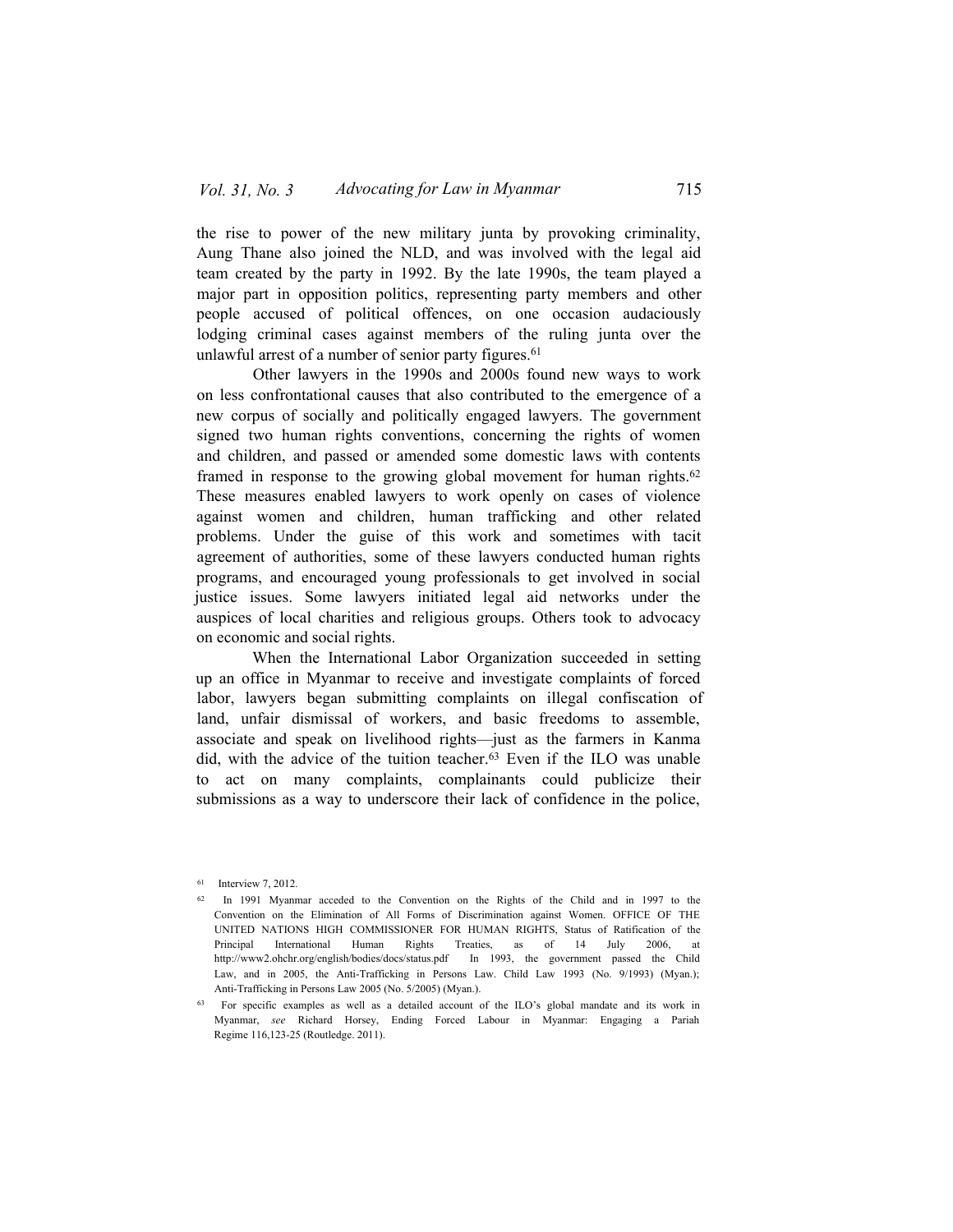local administrators, and courts.64 By writing to the ILO, complainants gave a vote of confidence to an impartial procedure; one in which rules mattered and decisions would not be arbitrary, in contrast to those offered by the state itself

But the efforts of lawyers to carry forward their causes came with risks, not least among them, the risk of being disbarred from practice, and the risk of jail. Some lawyers lost their licenses for cooperating with the ILO. In 2005 U Aye Myint received seven years in prison for allegedly spreading false news about army confiscation of pastureland.<sup>65</sup> After the ILO intervened to help secure his release, he received a perfunctory notice stating he was disbarred.<sup>66</sup> Nevertheless, he set up a legal aid group, Guiding Star, concentrated on cases involving the illegal confiscation or compulsory acquisition of farmland, forced labor, and some cases of child soldiers.

Aung Thane was among a small team of lawyers in 2008 that handled about 150 cases concerning defendants charged as a result of antigovernment protests in 2007. The lawyers took the cases with the knowledge that they risked retribution, given the political characteristics of the cases, and the political activism of the accused.67 Closed courts within or adjacent to the central prison heard these cases. Aung Thane and a counterpart represented a group of defendants among whom one verbally informed the court that the defendants "no longer had faith in the judiciary" and wished to withdraw power of attorney.<sup>68</sup> The judge became angry and told the defendant to address the court through his advocate. Aung Thane replied that he would not speak on the defendants' behalf any more, since they had said that they did not want his services any longer, and left the court.<sup>69</sup> At the next hearing, he and the other lawyer submitted documents withdrawing their powers for the clients'

- <sup>66</sup> Supreme Court, Order No. 40/2006 (2006) (Myan.).
- <sup>67</sup> Interview 7, 2012.

<sup>64</sup> Nick Cheesman, *Ending Forced Labour in Myanmar: Engaging a Pariah Regime*, 21 S. E. ASIA Res. 343, 345 (2013) (book review).

<sup>65</sup> *Sub Inspector Win Thwin Oo* v. *Aye Myint,* 2005 Criminal Case No. 960 (Daik-U Township Court 2005) (Myan.). This case was the second officials brought against Aye Myint for having contact with the ILO. In 2003 a court sentenced he and another lawyer to death for treason. HORSEY *supra* note 63, at 110-136, Also, *see* Ken Maclean, *Lawfare and Impunity in Burma Since the 2000 Ban on Forced Labour,* 36 ASIAN STUDIES REV. 189, 198 - 99 (2012).

<sup>68</sup> *Daw Naw Than Than Aye* v. *U Aung Thane and Another,* 2008, Criminal Miscellaneous Revision Application No. 99 (Supreme Court, Yangon 2008) (Myan.). Supreme Court, Yangon, 2 respondents' rebuttal submission, 6 November 2008: 1.

*<sup>69</sup>* Interview 7, 2012.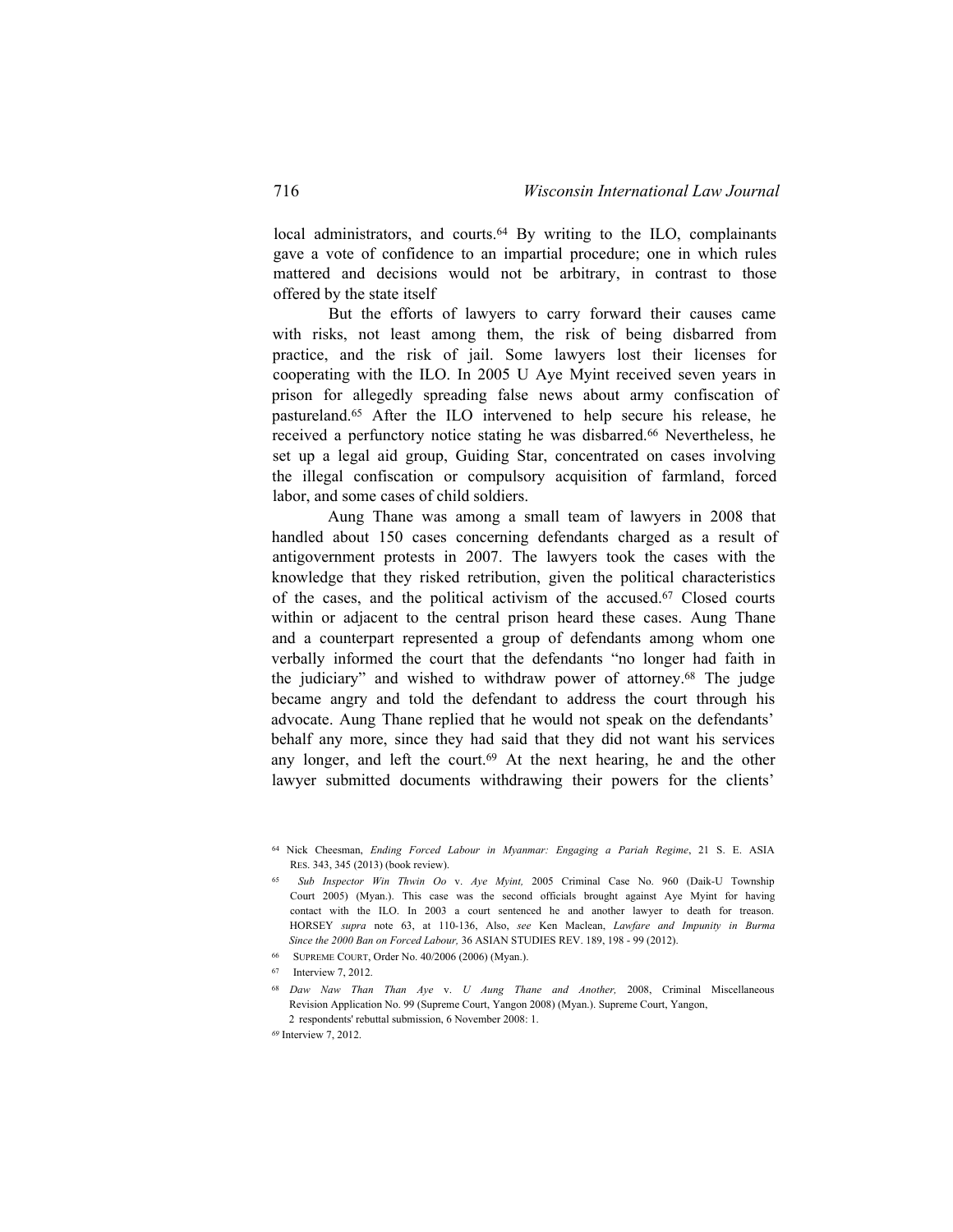stated reason. The judge then cited them for contempt. The two went to jail for four months each. After their release, they each received a notice informing them that their licenses to practice were revoked.<sup>70</sup>

Lawyers in Myanmar have in recent decades had few formal avenues for complaint if unfairly judged. By law—and here again we see the special importance for cause lawyers of correct adherence to the basic system of written rules—cases of misconduct go to the Bar Council, which can inquire by itself or refer the matter to the judiciary. Relevant laws set out rules for the holding of inquiries and for accused lawyers to defend themselves.<sup>71</sup> But after 1989, no cases against lawyers appeared in the law reports, and the Supreme Court suspended or dismissed advocates without making information public. Sometimes even the accused lawyers themselves did not learn of the action taken against them until after the fact. One told us that she learned of her disbarment via an order pinned to her courtroom noticeboard.<sup>72</sup> According to the current Chief Justice of Myanmar, as of 2011 around 229 lawyers had had their licenses revoked since 1972; however, if the number he cites is correct, most lost theirs within the last two decades.<sup>73</sup>

Happily, recent political changes have opened the door to many lawyers who were hitherto barred from practice to be readmitted. In October 2011, the attorney general indicated some willingness from the new government to reexamine specific cases.<sup>74</sup> Accordingly, Aung Thane and fifteen other lawyers who lost their licenses after being imprisoned for political reasons submitted a letter to the country's new president, former army general Thein Sein, requesting that they get their licenses back.<sup>75</sup> A year later, Aung Thane received notification that he could again

<sup>70</sup> Supreme Court, Order No. 46/2009 (2009) (Myan,).

<sup>71</sup> Bar Council Act. India Act No. 38/1926, §§ 10-13; Legal Practitioners Act. India Act No. 18/1879, §§ 13-15 (Burma).

<sup>72</sup> Interview 2, 2011.

<sup>73</sup> On 26 August 2011 Chief Justice U Tun Tun Oo told the parliament that since 1972, 69 higher grade pleaders and 88 advocates had had licenses suspended, while 125 of the former grade and 104 of the latter grade had had licenses revoked. *Second Regular Session of First Pyithu Hluttaw* Continues for Fifth Day, NEW LIGHT OF MYANMAR, Aug, 27, 2011, at 6. Our conclusion that most have been from 1988 is based upon examination of available records, discussions with practicing lawyers, and because the numbers of lawyers increased after 1988 when compared to before.

*<sup>74</sup> Second Regular Session of First Amyotha Hluttaw Continues for 29th day*, NEW LIGHT OF MYANMAR, Oct. 4, 2011, at 1, 10, *available at* [http://www.burmalibrary.org/docsl2/NLM2011-](http://www.bunnalibrary.org/docsl2/NLM2011-) 10-04.pdf.

*<sup>75</sup>* Letter (Nov. 4, 2011) (in Burmese).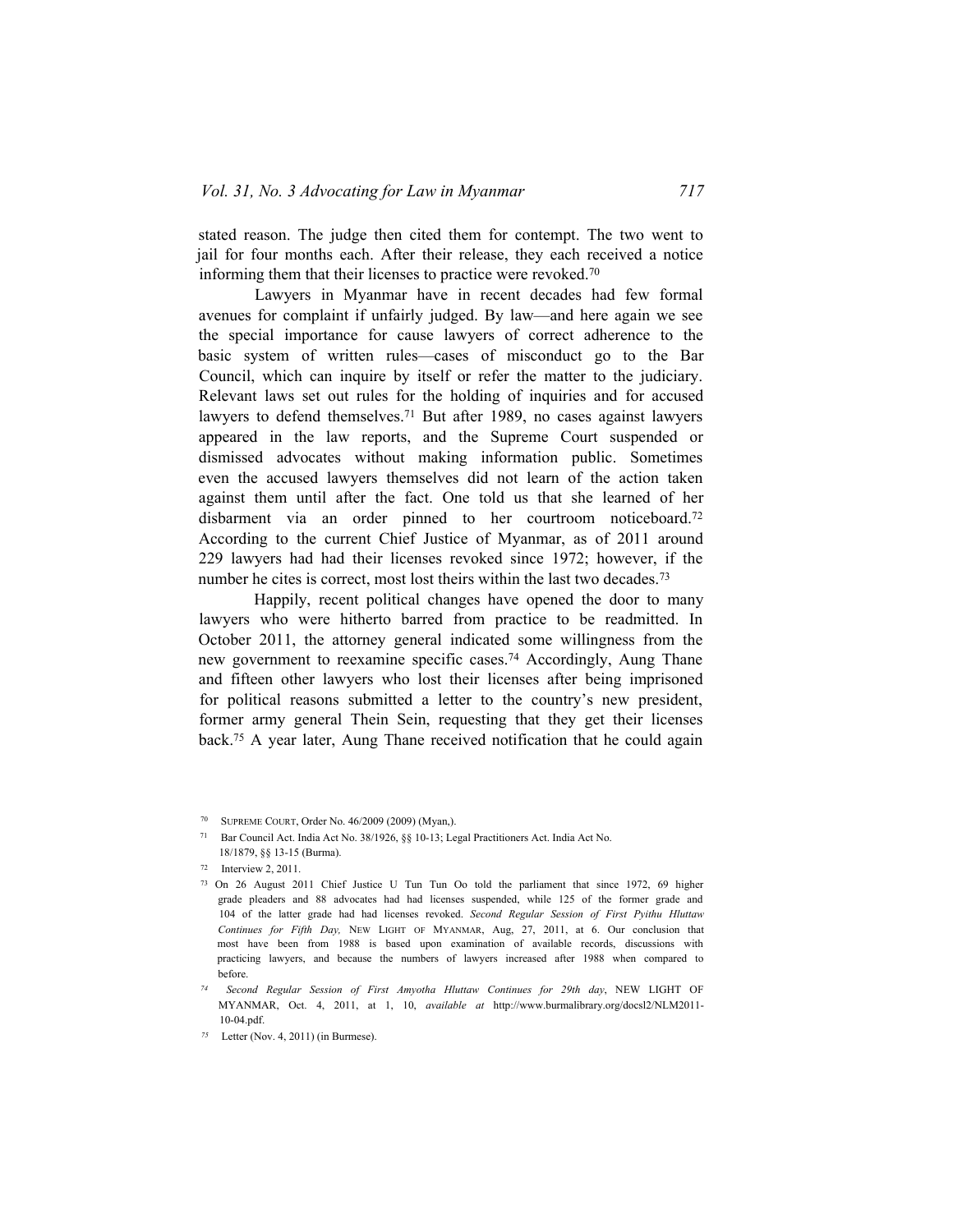represent clients in court.<sup>76</sup> Aye Myint also got permission to return to practice.<sup>77</sup> And the lawyer who saw her disbarment notice pinned on an announcement board regained her credentials too. As for Myat Hla, who lost his license following a trumped-up case aimed at discrediting him for his political activities from 1988,78 the current political changes have come too late in life for him to again practice and he has not bothered to apply.

Lawyers all around the country have begun establishing new professional bodies to advocate for their own causes. In June 2012, Aung Thane was among senior lawyers who convened the first meeting of the Lawyers' Network (Myanmar). The meeting called for reductions of the excessive increases in stamp duty tax on court documents; the reestablishment of the Bar Council as an independent body; and the return of lawyers' licenses which were revoked for political reasons.<sup>79</sup> Around 150 professionals attended the meeting. The Special Rapporteur on Myanmar of the High Commissioner for Human Rights took up a number of their concerns in a report to the United Nations General Assembly.<sup>80</sup>

In October 2012, through the network, Aung Thane helped organize the first public demonstration of lawyers in Myanmar for over two decades. The demonstrators expressed opposition to the selling of the old Supreme Court building and the Yangon divisional court complex to private firms for hotel projects.<sup>81</sup> Almost a thousand people participated.<sup>82</sup> In addition to waving placards concerning the court premises, participants also carried signs opposing the stamp duty hikes and calling for the independent Bar Council to be restored. The network

- 79 Meeting Agenda, June 1, 2012 (in Burmese).
- 80 UN General Assembly, Report of the Special Rapporteur on the Situation of Human Rights in Myanmar, Transmitted by Note of the Secretary-General, paras 75-76, UN. DOC. A/67/383 (Sept. 25, 2012) (by Tomas Ojea Quintana), available at
- http://documents-dds-ny.un.org/doc/UNDOC/GEN/N12/520/48/pdf/N1252048.pdf?OpenElement
- <sup>81</sup> DENNIS AUNG AUNG, *Rangoon Lawyers Take to the Streets—Again,* THE IRRAWADDY, Oct. 17, 2012, *available at* http://www.irrawaddy.org/z\_rangoon/rangoon-lawyers-take-to-the-streets-again.html 82 *Burmese Broadcast* (British Broadcasting Corporation Oct. 18, 2012).

**<sup>76</sup>** Letter No. 4052/2-70(Su-17)/2012 from the Supreme Court (Nov, 14, 2012) (Myan.).

<sup>77</sup> PANIDA, *Some Dismissed Lawyers Reobtain Right to Practice*, MlZZIMA (2012), at <http://www.mizzimaburmese.com/news/inside-burma/9904-2012-08-17-15-06-29.html>(in Burmese).

<sup>78</sup> Interview 1, 2011.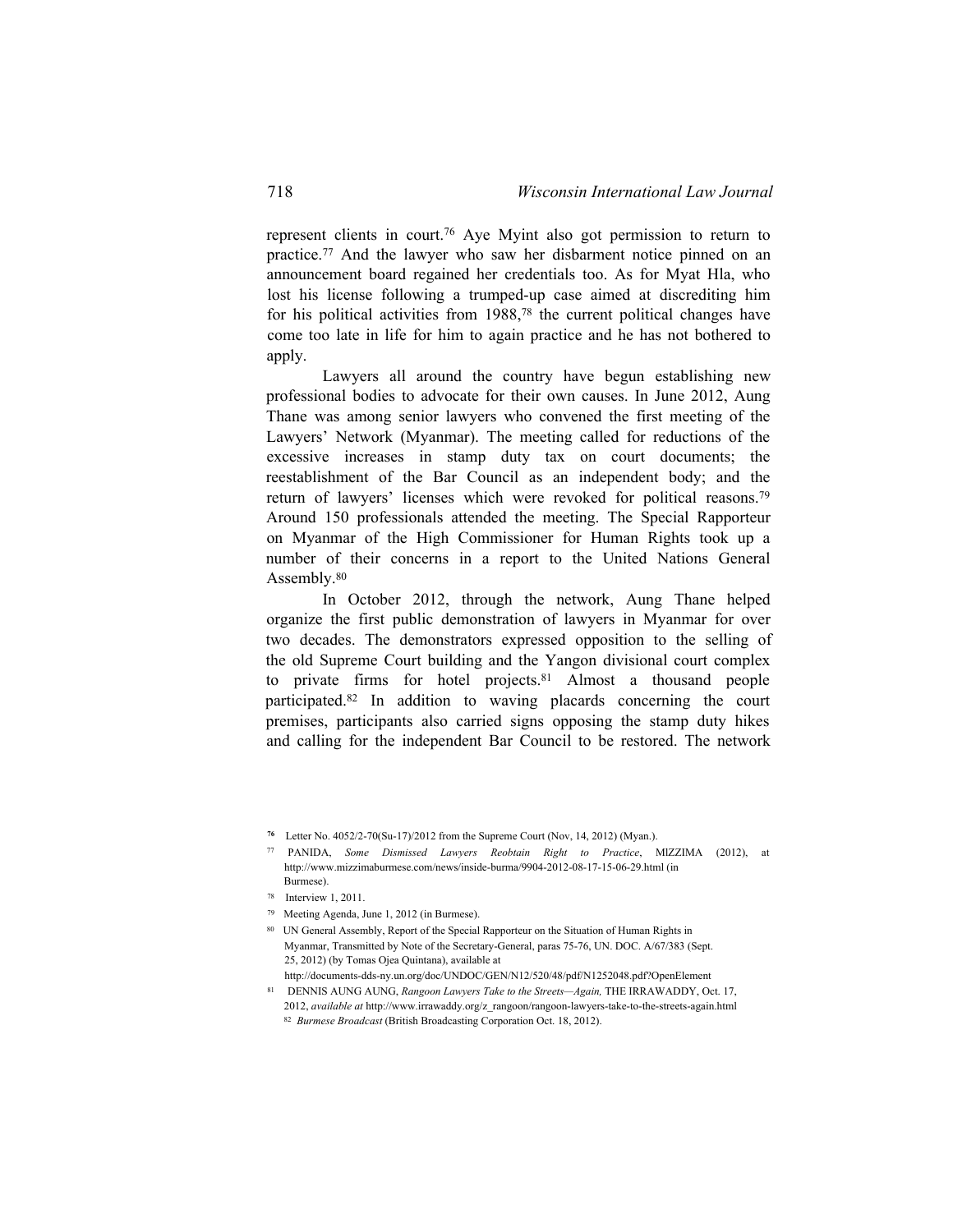has since indicated that it intends to take legal action over the conversion of the court buildings to hotels.<sup>83</sup>

The Lawyers Network is by no means the only newly emergent professional body to advocate for law and to speak out on social causes. For instance, the Myanmar Legal Aid Network ("MLAW"), also began operating in 2012 as an umbrella group for seven local law firms and non-governmental agencies whose work involves legal training and raising legal awareness, as well as monitoring and reporting on legal issues.<sup>84</sup> The group is linked to the South East Asia Legal Aid Network, and in its international connections exemplifies the new mood of engagement in Myanmar, after so many years of stifling isolation. It has held workshops with regional bar councils on the establishment of legal aid projects; lobbied the attorney general on the Bar Council; and, arranged for study trips and conferences abroad. MLAW also assists its members in drafting and submitting policy proposals for legal reforms. Like the Lawyers Network, MLAW is an heir to the years of hard-fought struggle by courageous individual lawyers and small firms that kept up their advocacy work under military dictatorship. It also represents a new and savvier model of advocacy for formal legality: one more cognizant of global trends and opportunities; more adept at communicating and lobbying through formal and informal channels.

Professional organizations like MLAW and the Lawyers Network (Myanmar) call upon an increasingly diverse range of resources to—as Yves Dezalay and Bryant Garth put it—"build positions in the field of state power."<sup>85</sup> However, in building positions, lawyers in Myanmar cannot yet be compared to their counterparts elsewhere in Asia whom Dezalay and Garth describe as political champions against authoritarianism.86 Politically and economically, lawyers in Myanmar remain far more peripheral than lawyers in any of the cases studied by Dezalay and Garth. Yet, through creative use of symbolic resources they can succeed in calling up power both from inside the state and outside of it, while insisting on the primacy of formal legality. In the next section

**<sup>83</sup>** NOE NOE AUNG, *Lawyers Group to Sue Over Hotel Project,* MYANMAR TIMES, Aug. 5-11, 2013, [http://www.mmtimes.com/index.php/national-news/yangon/7717-lawyers-group-to-sue](http://www.mmtimes.com/index.php/national-news/yangon/7717-lawyers-group-to-sue-)over-hotel-project.html.

*<sup>84</sup>* The member groups are Justice For All, Youth Legal Clinic, U Kyaw Nyunt Law Firm, Lawka Alin, Paung Ku, Pyoe Pin and the Key Population Network.

<sup>85</sup> DEZALAY & GARTH, *supra* note 51, at 4.; *See also* Pierre Bourdieu, *The Force of Law: Toward a Sociology of the Juridical Field*, 38 HASTINGS L. J. 814, 823 (1987); Bourdieu, *supra* note 20, at 56-58.

<sup>86</sup>DEZALAY & GARTH, *supra* note 51, at ch. 11-12.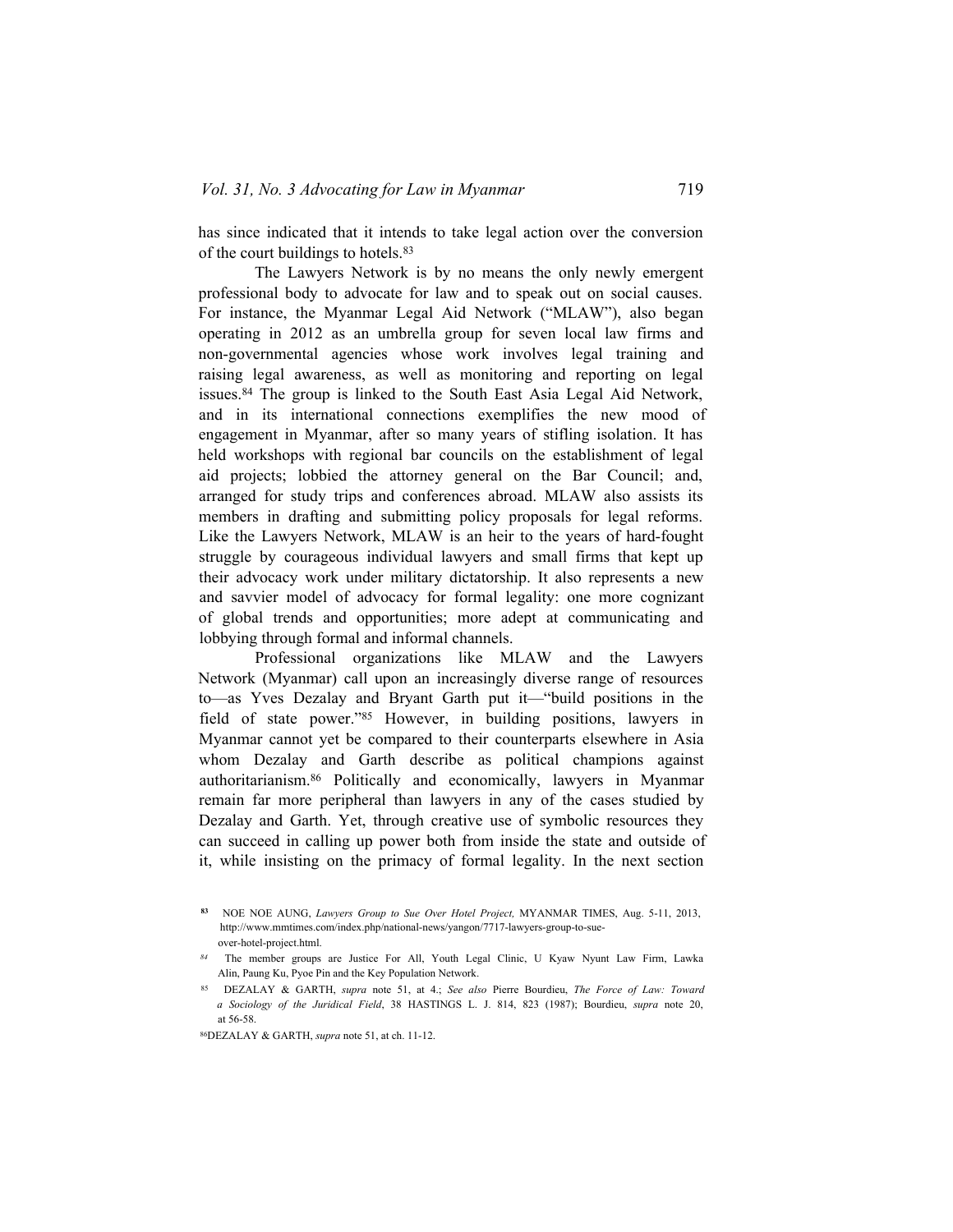we return to our narrative of the land straggle in Kanma to amplify and support this assertion.

#### **III. In A Larger Field, Of Power**

In the four years without his license, Aung Thane neither despaired nor gave up. Once released from prison, he continued his practice by receiving cases and distributing them to over a dozen juniors, advising them on how to proceed, and helping them to prepare submissions for court. He assigned one of these lawyers, U Kyaw Htay, the case from Kanma Township.

Kyaw Htay is a young lawyer who began practice in 2006. He says that he came from a rural area and took up law because of a sense of natural justice and a notion that law somehow mattered to the organization of his society.<sup>87</sup> He started out with a mentor in his local bar council, but in 2009 he asked Aung Thane if he could join his firm. Kyaw Htay wanted experience working on political cases, and he respected Aung Thane as a well-known and experienced lawyer of high integrity. Kyaw Htay explains that coming from a farming family of seven siblings, out of which he was the only one to finish high school, he had a natural affinity for the case from Kanma. Despite this affinity, he never let emotion get the better of him in court. His standpoint is strictly for adherence to law: for things to be done "in accordance with law"—a phrase that he repeats often. His soft-spoken manner and cool demeanor seem somehow inconsistent with the types of cases that he handles. In fact, these qualities are advantageous to a lawyer confronting police, former military officers, and other powerful people in the courtrooms of Myanmar. And in the case in Kanma Township, Kyaw Htay had to speak softly and stay calm when faced with a number of specific and serious challenges created by personnel from the companies and local power elite keen to prevent the case from slipping out of their control and into a larger field of power.

On February 4, 2011, Kyaw Htay lodged complaints from four farmers in the Kanma Township Court—the lowest level of the court hierarchy in Myanmar—against the two retired army officers who had menaced farmers at the January meeting, and the site manager of the project.<sup>88</sup> The complaint accused the three respondents of illegal trespass,

<sup>87</sup> Interview 9, 2012.

<sup>88</sup> Farmers' Rights Defenders Network, *supra* note 24, at 16.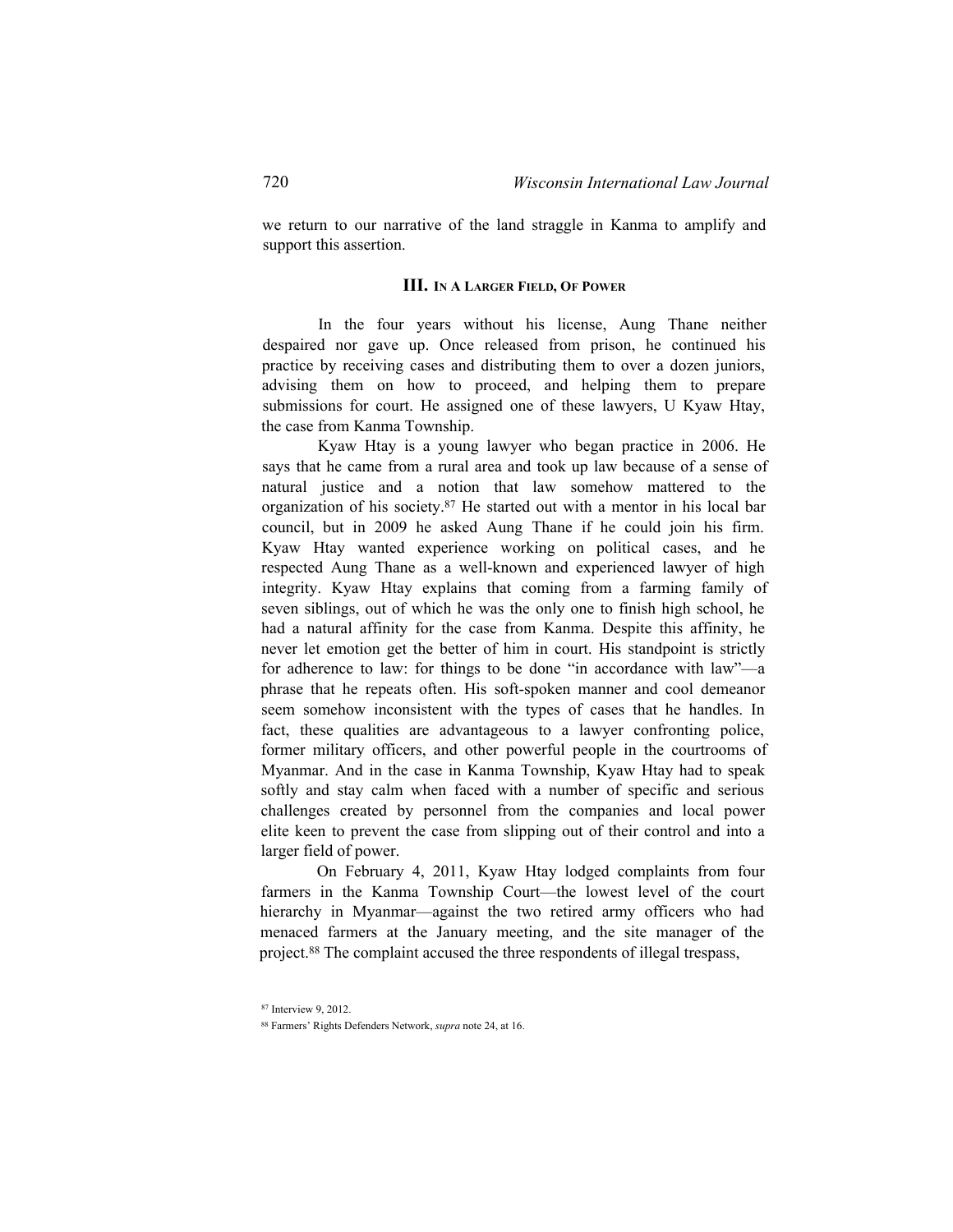destruction of property, and criminal intimidation. The township magistrate registered four cases, one for each farmer, and instructed the police to investigate. Two weeks later, having received a police report, she found that the complaints were groundless and closed the cases.<sup>89</sup>

Kyaw Htay was undeterred. Indeed, he expected this outcome since, he says, "in our country the administrative arm of government still controls the judicial arm, and this is the main obstacle to the rule of law."90 He moved applications for revision before the next court in the judicial hierarchy.<sup>91</sup>

He had four basic grounds for revision of the cases; each one constituting an insistence that the judiciary should do its job and apply the law, although each also referred implicitly to substantive claims for justice. First, the police report recorded that the project was not situated on agricultural land and therefore the farmers had no cause for grievance. This finding ignored the obvious damage caused to the farmers' land by construction of roads, movement of earth and parking of vehicles and equipment on fields. The applicants submitted many photographs in evidence showing the extent of this damage, but the court turned a blind eye to them. Second, the township court judge incorrectly recorded that the project was a state project, when in fact it was a project under contract from a state holding company to a private company, and could not be classed as a state project. Third, the companies only offered the farmers compensation for damages informally. No legal assurances existed regarding compensation because the companies provided no evidence that they had legal authorization to use the farmers' cultivated lands to access the site office. Fourth, the project staff had at no time shown that they obtained the necessary title deeds to utilize any of the land for the purposes of a factory project. In other words, they only said that they were granted approval to construct the project on the site. They had not shown any documentary proof to the court.

It is at this point that we see the lawyers bringing to the land struggle the specific attributes and skills that set them apart from other actors working for transformative justice, making their role of special

<sup>89</sup> *U Than Oo* v, *U Maung Maung Aye and Two,* 2011 Criminal Case No, 12 (Kanma Township Court 2015) (Myan.). The other three cases plaintiffs U Htay, U Aye Cho and Daw Toke Toke brought against the same respondents, respectively.

Interview 9, 2011.

<sup>91</sup> *U Than Oo* v. *Union of Myanmar*, 2011 Criminal Revision Case No. 5, Thayet District Court (Myan.). Again, the three other appellants all brought identical appeals against the same respondents.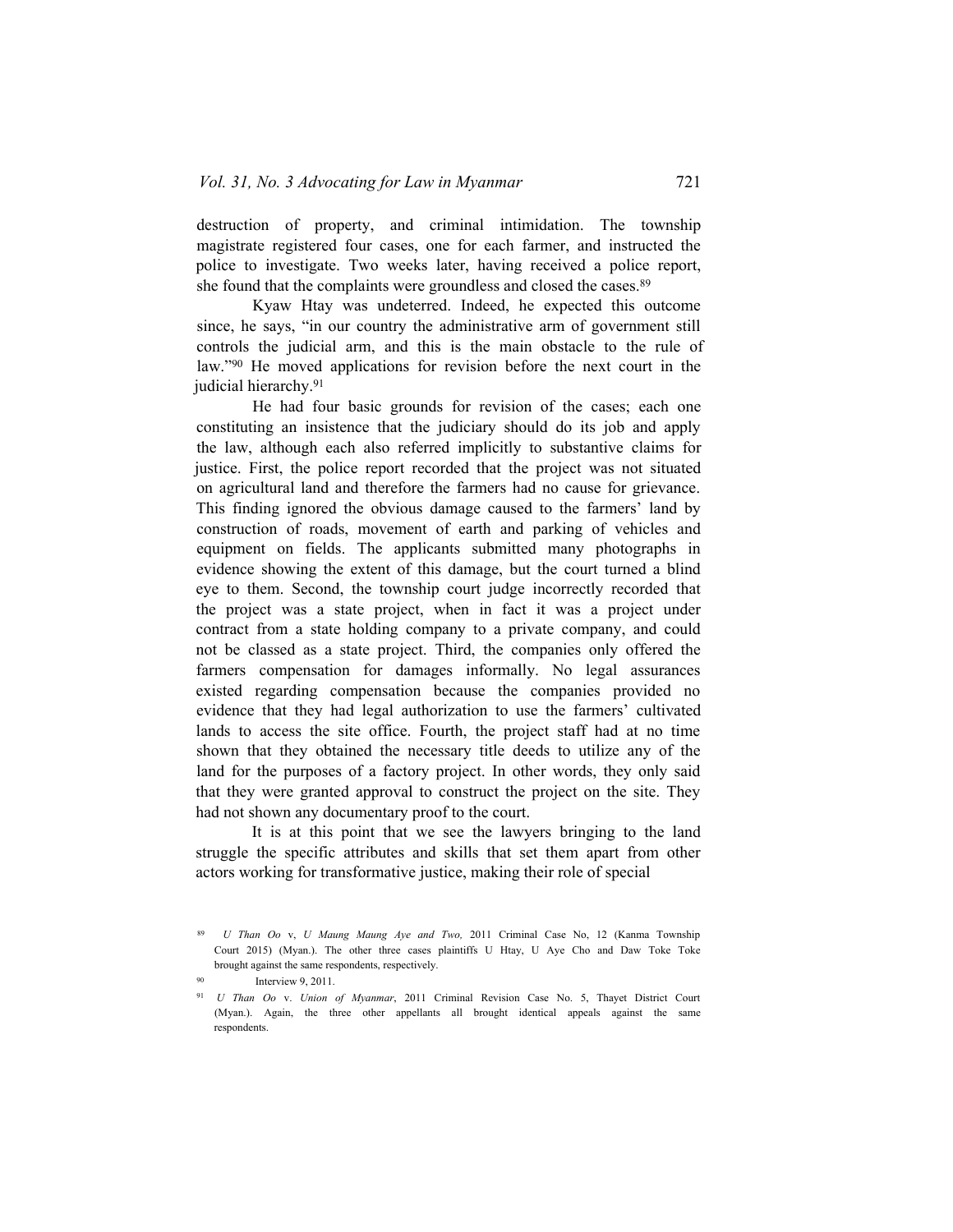importance, not only within the courts but also within the larger field of power. With the application for revision, the companies could no longer contain the dispute at the local level through an admixture of incentives and threats. The case would go up the judicial ladder, and the lawyers handling the case would deploy the resources available to them through the courts, and use them to demonstrate both the legal and moral rightness of their clients' position. By putting on the official record the farmers' grievances and pursuing their complaints up through the courts, the lawyers pushed the case outside the parameters of local institutions and practices and into a bigger domain.

This move to take the case higher up and further out across a range of different institutions, some inside the state apparatus, some outside of it—to make the conflict in Kanma visible and relevant to different people with competing ideas and interests—is an example of how cause lawyers in Myanmar work pragmatically to advance a case, and with it a cause. But attempts to push cases into a larger field of power require that those persons with a justice claim also be prepared to take risks. Not everyone has this sort of commitment. In many cases, as in Kanma, it accumulates slowly, and the determination to make formal complaints and to fight in court only comes after people fail to obtain satisfaction via other techniques, and alternatives become limited.<sup>92</sup> Aung Thane tells people who are going up against powerful interests, like farmers struggling to hold onto land, that he and his team will stand *behind* them: meaning that such people must be prepared to stand at the front and accept the consequences and, if something bad happens, the lawyers will back them up.<sup>93</sup> In this conception, the law is not a shield that protects people from getting hit. Rather, it is a bulwark against which litigants can put their backs and keep upright when facing an aggressive and more powerful opponent. People will get hurt, but sturdy support might just see them through. The analogy seems particularly apt for the case in Kanma, in light of what happened next.

By pushing the Kanma case further into the field of state power, Kyaw Htay and Aung Thane forced the hand of the farmers' adversaries, who now resorted to violence. On the night of March 21, 2011, company personnel assaulted two of the farmers who brought the case against the

<sup>92</sup> On farmers' practice of inching from informal to formal complaint, see ARDETH MAUNG THAWNGHMUNG, Behind the Teak Curtain: Authoritarianism, Agricultural Policies and Political Legitimacy in Rural Burma/Myanmar 193-195 (Kegan Paul. 2004).

<sup>93</sup> Interview 8, 2012.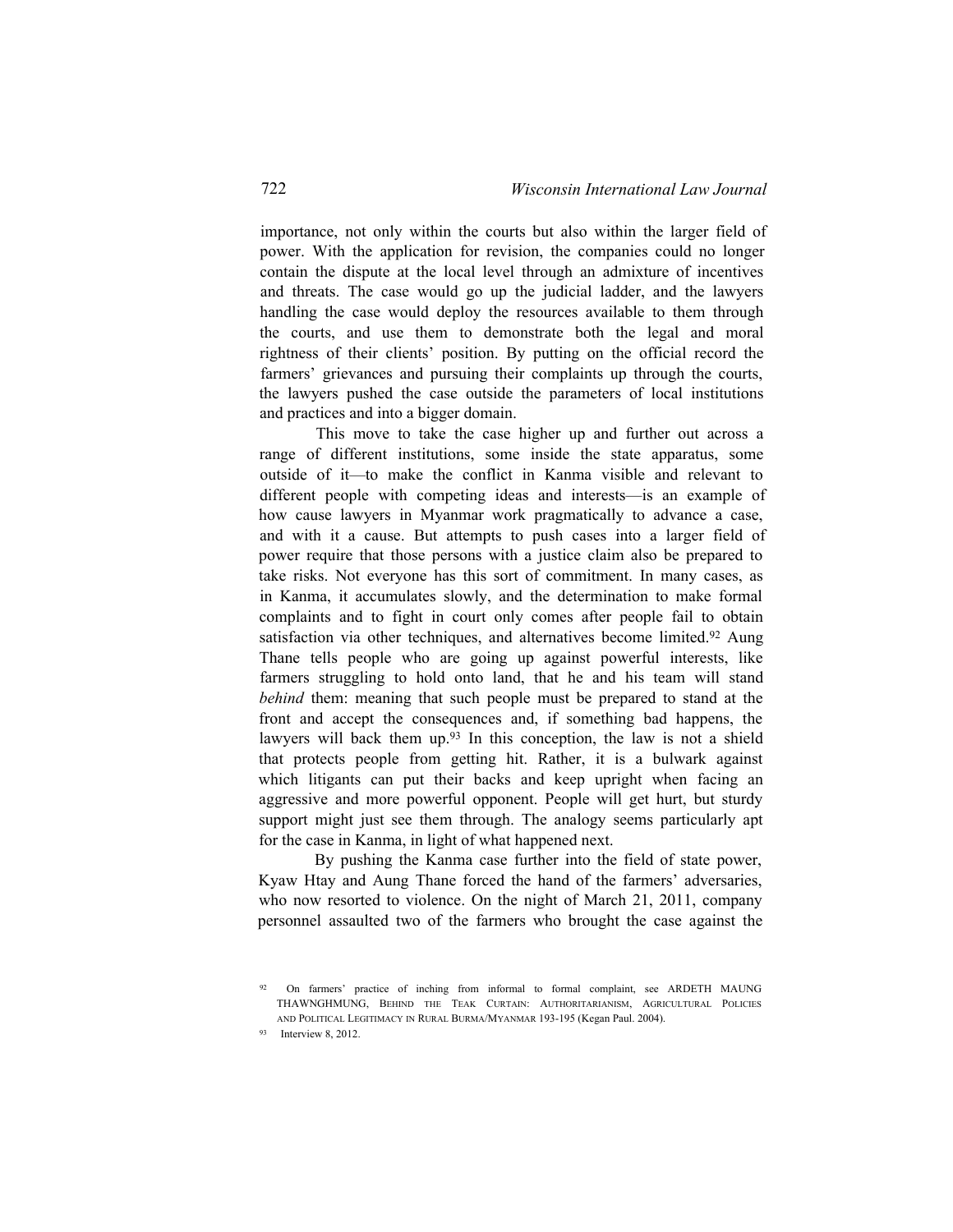companies to court, and three others travelling with them by motorcycle.94 They beat up their two targets and locked them in a room at the site office. When word reached the relatives of the detained men, a group converged on the site office and demanded that they be released.<sup>95</sup> The site manager turned on floodlights and through a loudspeaker allegedly threatened to drive vehicles into the villagers and kill them.<sup>96</sup>

At this point, the township police chief arrived and, not long after him, the district chief<sup>97</sup> The presence of the latter man indicated that the matter had moved some way up the hierarchy and had become a matter of concern in a larger field of power, beyond the politics of the township, the level at which a case of this sort would ordinarily be addressed. Family members of the detained men demanded that the police meet with them, but the officers refused them entry. The villagers could see the men through a doorway with blood pouring from wounds. When Daw Myint Sein, the wife of one of the men, persisted in asking the township chief that she be allowed to meet her husband, he told her to stop bugging him and threatened that he had firing orders.<sup>98</sup> After some time the police left with the two men, whom they took to lock up. In the morning, the police took them to the township hospital where they told medical staff to record that the men had suffered their injuries after falling from a motorcycle. The police then took them to court, where they met their three friends—whom police had arrested during the day and from court they were transferred to the district jail.<sup>99</sup>

The attack obtained coverage on the major broadcasters from abroad.100 Not only did the radio stations describe the assault in detail, but they also summarized the land dispute and the reasons for the farmers' grievances leading to the incident. Aung Thane told one station that he thought the attack was motivated by the appeal for revision of the

<sup>95</sup> Farmers' Rights Defenders Network, *supra* note 24, at 21-22.

- <sup>97</sup> *Id.*
- <sup>98</sup> *Id.*
- <sup>99</sup> *Id.*

<sup>94</sup> Farmers' Rights Defenders Network, *supra* note 24, at 16-17, 20.

<sup>96</sup> *Id.* at 22.

<sup>100</sup> Had this incident occurred in 2013, domestic print media would also have covered it. But in 2011 the print media were still wary of taking up cases of this nature, involving powerful military and business interests, and consequently most of the news reports came through the radio stations and Internet sites based abroad. For an insider's view of the growth of private news media in Myanmar, *see* Pe Myint, *The Emergence of Myanmar Weekly News Journals and Their Development in Recent Years, in* MYANMAR'S TRANSITION: OPENINGS, OBSTACLES AND OPPORTUNITIES 204 (Nick Cheesman, et al. eds., 2012).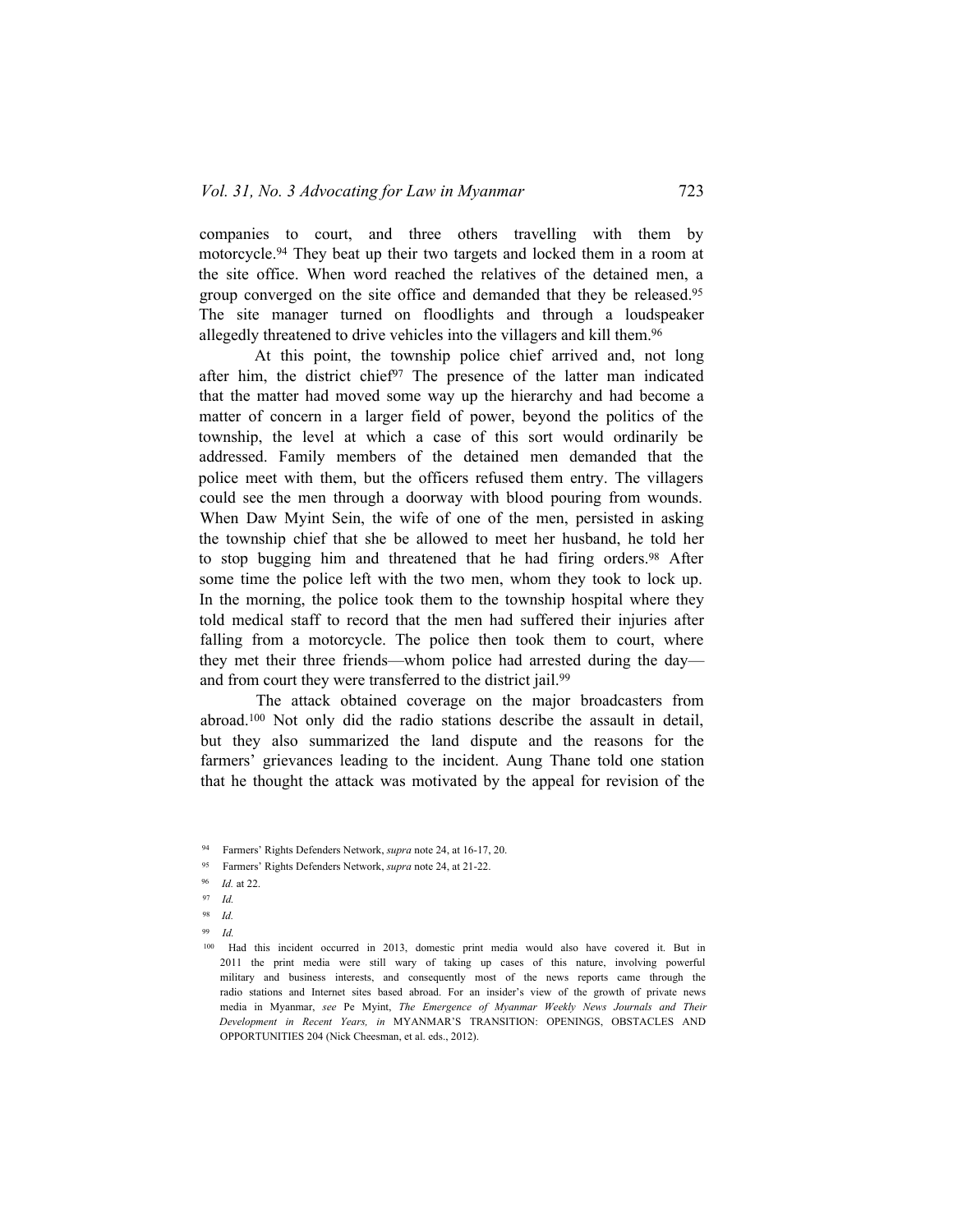cases against the former army officers and company manager.<sup>101</sup> He added that the lawyers would make further complaints to higher levels about the collusion of local officials with the company personnel to frame the accused farmers. Thus, rather than frightening their opponents into impotence, the attackers succeeded in putting the events in Kanma on the current affairs agenda. They also pushed them up the list of priorities for the lawyers working on the dispute, since the lawyers were now also publicly and fully committed to defending the complainant farmers.

Four days after the attack, villagers from the area who were involved in the land conflict packed the courtroom to hear the charges against the farmers. The company officials and ex-army men claimed that the accused drove onto land used for the factory project and threw rocks, which broke two windows. The prosecutor—who in Myanmar is referred to as a "law officer"—submitted charges of trespass and endangering public safety against the five men, as well as obscenity, mischief, and use and ownership of unregistered motorbikes.102 Officials also charged a sixth villager over the motorbikes. Meantime, Myint Sein with Kyaw Htay's assistance herself lodged a criminal case against two of the assailants, for causing harm and obscenity.

Special police and security officials came to the courthouse to take photographs and details of the people entering and leaving the courtroom.103 Their activities did not deter farmers from attending the trial and, over the week of hearings in which the prosecution presented its case, the court was full of people coming to see and hear the testimonies of company officials, former soldiers, police and local counselors. With the case continuing to receive widespread attention and Kyaw Htay vigorously cross-examining the farmers' accusers, the law officer lodged an application in the district court to have the trial moved to another township, ostensibly for security reasons.<sup>104</sup> The defense lawyers opposed the order to transfer the hearings because it would inconvenience the families of the accused men, but the court dismissed

<sup>101</sup> *Burmese Broadcast* (Radio Free Asia Mar. 22, 2011).

<sup>102</sup> The Central Government Act, No. 45 of I860, PEN. CODE (1860), §§294,336,427,452, *in Major Win Myint (retd.)* v. *Than Oo and Four* 2011 Criminal Case No. 89; Minhla Township Court; Control of Imports and Exports (Temporary) Act, No. 56/1947, section 5(1), in *Inspector Ohn Shwe* v. *Than Oo and Another; Inspector Ohn Shwe* v. *Htun Min Lwin and Another; Inspector Ohn Shwe* v. *Kyaw Nyunt and Another,* 2011 Criminal Case Nos. 90-92, Minhla Township Court (all Myan.).

<sup>103</sup> Interview 9, 2012.

<sup>104</sup> Farmers Rights Defenders Network, *supra* note 24, at 30.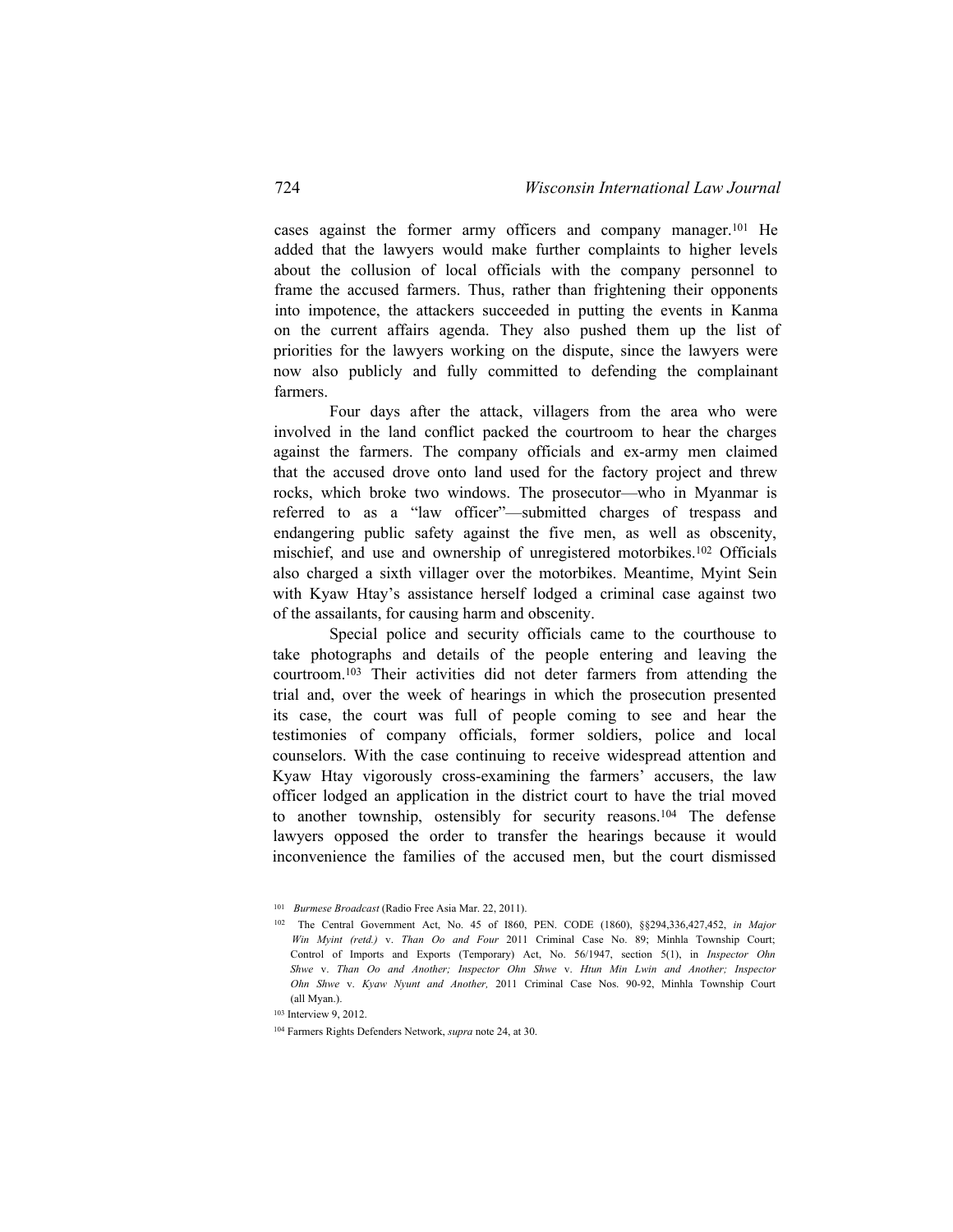their application and on the morning of the next scheduled trial date, instead of taking their positions in the local courtroom to begin making their defense testimonies, the police took the accused men to a lockup in a different district.<sup>105</sup>

Following the latest turn of events, Aung Thane prepared a further letter of appeal, this time to the country's president, setting out the facts of the case, the causes for the farmers' grievances, and the details of the attack on the group of five farmers and their subsequent prosecution.106 The letter ended with the blatant violations of the principle of open court. Aung Thane noted that those attending as observers had their identities recorded and photographs taken by special police and security officers. He also noted that the same officers were seen taking the case file from the court at the end of proceedings each day and make copies, despite the fact that they had no authority to obtain the file. Regarding the transfer of the trial to another township Aung Thane concluded that,

> Eleven prosecution witnesses deposed before the Kanma Township Court. The local residents and villagers who came to listen caused no problems for proceedings. Now all of the prosecution witnesses have been examined, the intentional creating of difficulties to prevent people from exercising their rights to see and hear the defendants take the stand undermines the authority of the court to adjudicate independently. Accordingly, we are making this complaint of these true events in order that high authorities conduct a special investigation and take action against the responsible persons.<sup>107</sup>

One hundred and thirty-three people signed the letter,<sup>108</sup> They received no reply, and on April 27 the defense testimonies began at the court in Minhla. Over a hundred villagers travelled by boat and train to attend the trial, along the way talking with other farmers about the case and handing out materials that the former tuition teacher and fellow human rights defenders prepared and brought along for the journey. At Minhla, as at Kanma, special police and other personnel photographed and recorded the identities of people coming to listen. At least one plainclothed officer entered the courtroom to take photographs, but when confronted by some of those in attendance, he slipped out a side door

<sup>103</sup> *Id* at 31.

<sup>106</sup> Letter from Aung Thane, to President of Myanmar (Apr. 5, 2011) (on file with authors) (in Burmese)

<sup>107</sup> *Id.,* at 3.

<sup>103</sup> Farmers' Rights Defenders Network, *supra* note 24, at 31.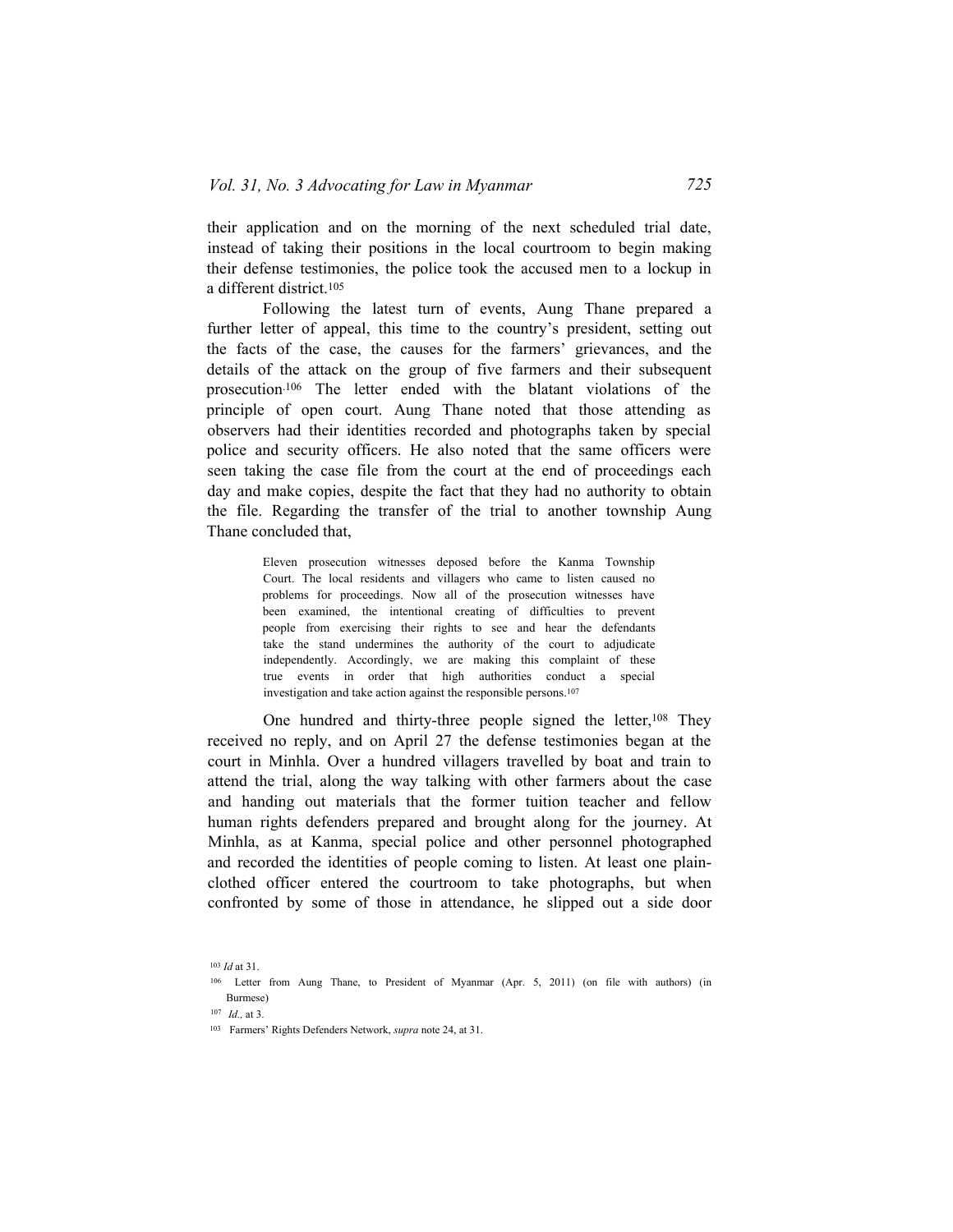with the assistance of police officers on duty.<sup>109</sup> Local officials also took at least one defense witness to their office, where they allegedly threatened him to retract his testimony.<sup>110</sup>

Asked for his legal analysis of the move to the new court and events there, Aung Thane told one radio station that, "what we can say in terms of law is that this case has been set up so that one side will win. The courts and police are avoiding their responsibilities because of the power of Holding Limited and Htoo." The interview continued,

> President Thein Sein spoke of the rule of law in his [inaugural] address, and yet within the same month this sort of thing has gone on, so is it that the president's message hasn't filtered down or what?

> A lot of the villagers have that attitude about this case. I think around 130, 140 signed a letter to President Thein Sein; however, we can see that the same old people are carrying on with this trial in the same old manner as before [the speech]. We'll have to take these as lessons for how to get about transforming the judiciary. We'll keep them as an example to illustrate one day the types of steps that we've had to go through.<sup>111</sup>

As Aung Thane predicted, on May 19, the judge at the Minhla court convicted the five farmers, despite the fact that none of the prosecution witnesses testified to seeing the accused throw rocks at the factory site office. After abruptly giving the defense attorney only fifteen minutes in which to prepare his closing statement, the judge sentenced the men to terms from eight years and six months to twelve years and six months in jail each, by ordering that maximum or close to maximum sentences for each offence be served consecutively.<sup>112</sup> He acquitted the sixth man charged over the motorbike offence, who had not been involved in the incident. Simultaneously, he acquitted the two assailants of the five charges Myint Sein brought against them.113 About 150 relatives and supporters were present to hear the verdicts.

Speaking on radio after the ruling, Kyaw Htay characteristically spoke in a measured, professional way. He concentrated on the

<sup>109</sup> Interview 9, 2012.

<sup>110</sup> Farmers' Rights Defenders Network, *supra* note 24, at 32.

<sup>111</sup> *Burmese Broadcast* (Democratic Voice of Burma May 20, 2011).

<sup>112</sup> The court convicted the accused under the Penal Code in *Major Win Myint (retd.)* v. *Than Oo and Four* 2011 Criminal Case No. 89. Minhla Township Court, 19 May 2011 (Myan.). Three other cases dealt with the alleged offences concerning the motorcycles.

<sup>113</sup> *Daw Myint Sein* v. *Zarni Aung* alias *Zarni and Another,* 2011 Criminal Case No. 93. Minhla Township Court, 19 May 2011 (Myan.).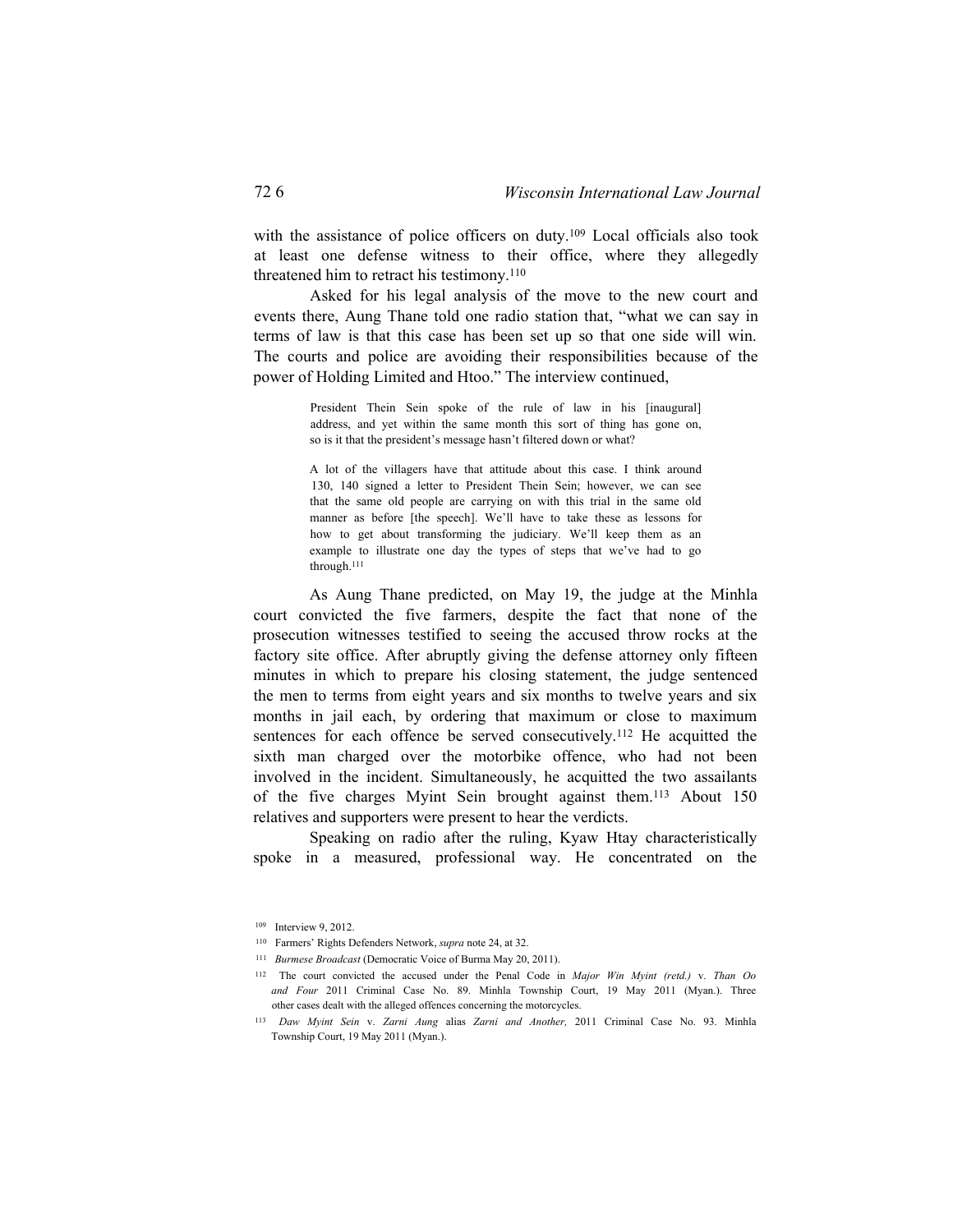misapplication of law, saying that the true facts were not as the court had represented them, and that the prosecution case was full of errors.<sup>114</sup> He lodged appeals the following month at the district court in Minbu. In his appeal submissions, Kyaw Htay went through the evidence presented by both sides in the prior court hearings, and reasserted the facts as originally argued by the defense. He pointed out that under section 71 of the Penal Code, even had the accused been found guilty of the offences, the adding up of penalties to arrive at the lengthy jail terms ran contrary to  $law$ .<sup>115</sup>

A lawyer residing in Minbu named U Tin Aung Htun took the appeal cases into court in June 2011. Tin Aung Htun is unusual, in that he is based in a small district town, but has been active as a defender of causes, taking justice claims of the sort more commonly handled by his city counterparts. People like the tuition teacher who originally brought the Kanma case to Aung Thane have in the past tended to pass over locally based lawyers because of perceptions that they are too embedded in local power relations, and may not have the gumption for a fight of this sort.116 By contrast, Tin Aung Htun has, for about fifteen years, taken up cases that have challenged the local power complex—government administrators, businesspersons, police officers, prosecutors and judges—which he refers to as "one set."<sup>117</sup>

As a result of his work as a local cause lawyer taking on the "one set," Tin Aung Htun has long suffered harassment and petty inconveniences: including, in past years, police hanging around the teashop on the comer of his street to follow him when he went to meet clients, and being forced by judges to wait all day at court just to lodge a piece of paperwork or set a date for a hearing. He also repeatedly applied

<sup>114</sup> *Burmese Broadcast, supra* note 111.

<sup>115</sup> The first paragraph of section 71 reads: "Where anything which is an offence is made up of parts, any of which parts is itself an offence, the offender shall not be punished with the punishment of more than one of his offences, unless it be so expressly provided." In fact, the adding up of penalties in this manner has been a feature of rulings in politically motivated cases heard in the lower courts during recent years, but defense attorneys appealing against them have sometimes succeeded in getting a reduced sentence on appeal. The Central Government Act, No. 71 of 1860. PEN. CODE (India).

<sup>116</sup> Interview 18 & 21, 2012. By the end of 2013, the situation was changing and in regional towns some lawyers were showing, or at least expressing, willingness to challenge local officials on certain matters. Interview 30, 2013. Interviews 36 & 37, 2014.

<sup>117</sup> "One set" is a colloquial term in Myanmar for a woman's outfit in which both the blouse and sarong are made from the same fabric. Tin Aung Htun uses it as a metaphor to mean that the police, prosecutors, judges and local administrators in his town are all cut from one cloth. Interview with Tin Aung Htun (Interview 21, 2012).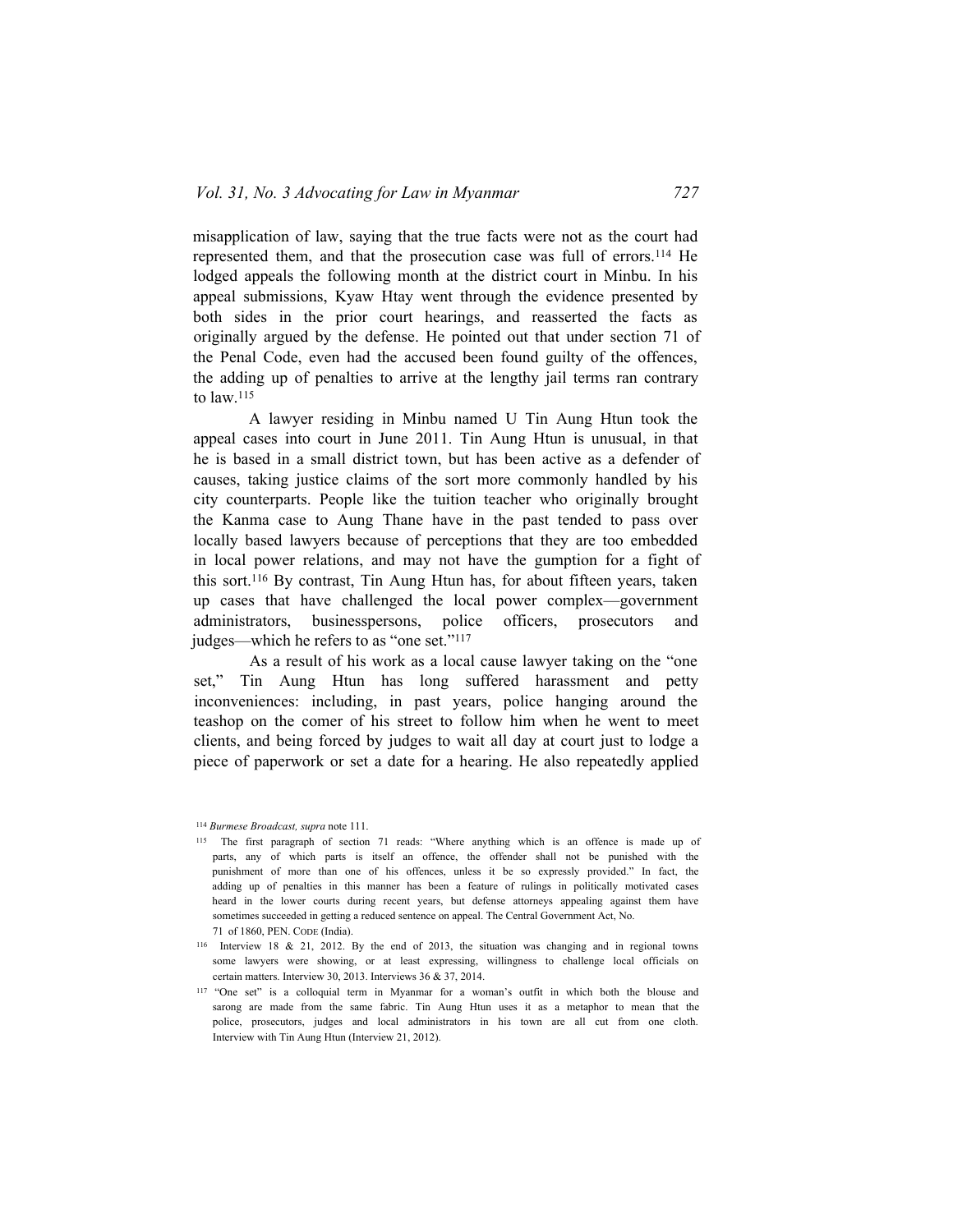to have a license issued to practice in the Supreme Court—which after five years of practice in lower courts should be a formality—but he has not received a license or an explanation for why not.118 Still, Tin Aung Htun says that some people in the local complex understand why he takes cases out of concern for justice rather than financial gain and, even if they are themselves unwilling to get involved, they respect him. On one occasion, he received a phone call warning him against proceeding on a case in a particular way because some officials laid a trap to prosecute and imprison him. He took the advice, stayed out of jail and kept practicing; however, his luck ran out in the Kanma case.

When the applications for appeal against the convictions of the Kanma farmers came up at Minbu in June, it was just another day in court for Tin Aung Htun.119 Both he and Aung Thane responded to media inquiries about what happened and what was the likely outcome. He had no special expectations, since these types of cases, once in the larger field of power, invariably pass through intermediate courts with brusque dismissals by judges on their way to higher authorities. However, when he arrived at the courthouse he saw officers from various police and intelligence agencies present and agitated. They asked Tin Aung Htun questions about why he came to court, instead of the lawyer who was originally given power of attorney. Then the judge called him into his chamber and, while talking to an unidentified person on the telephone, confirmed that the parties had lodged all the necessary paperwork and that everything was in order.

We do not pretend to know the ins-and-outs of the decisionmaking process in this case, but clearly an arrangement was made relatively high up in the state hierarchy to enable the farmers<sup>5</sup> release. Senior officials once alerted to the dispute may have felt that to antagonize the farmers further through continued pursuit of the case and imprisonment of the men was unproductive, and could provoke further needless conflict. Consequently, the law officer responding to the appeal in Minbu, while insisting on the correctness of the prosecution's original case, concurred with the appellants' submissions that the sentences seemed to be excessive and that they ought to be reduced. One of the retired army officers who appeared as a co-respondent in the district court reiterated that the project was for regional development and for the benefit of the local populace. However, he added, as the villagers at the

<sup>118</sup> *id.* 119 Interview 23, 2012.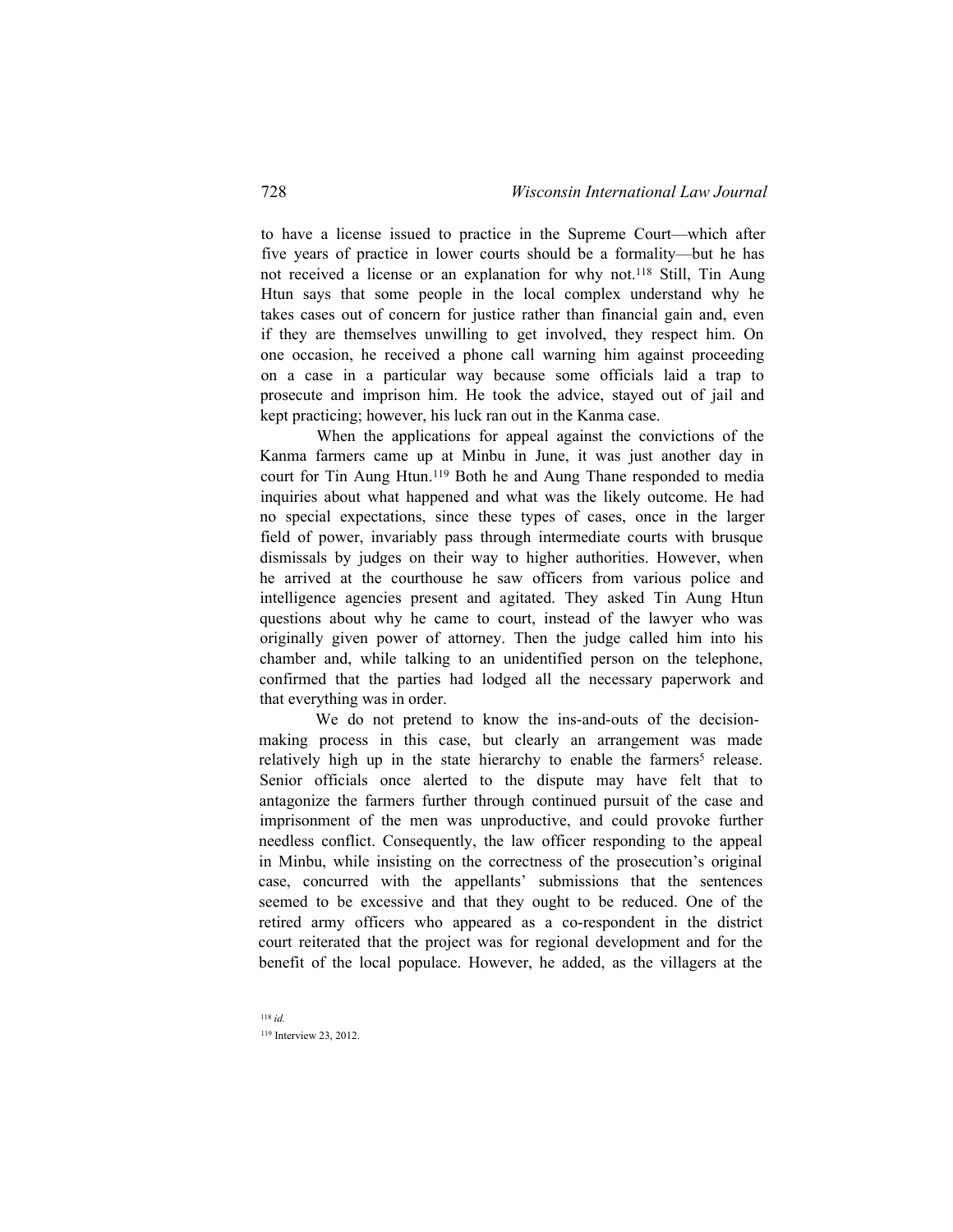planned location opposed the factory, the project was being moved to an adjacent area. He continued that his company just wanted the case resolved amicably and "held no grudges" against the farmers.<sup>120</sup> Accordingly, the district judge on June 30 upheld the lower court's convictions but reduced the sentences to a few months per offence, which when ordered in accordance with section 71—and with the sentences for the motorcycle registration offences served consecutively—allowed the men to go home after the judge issued the revised verdicts.<sup>121</sup>

Farmers and lawyers celebrated a small victory. The farmers returned home and subsequently the companies packed up their stuff and moved to a new area a few miles away. At the new locality, they reportedly began trying more persuasive, less coercive methods, offering more compensation and working through local intermediaries—such as the village Buddhist abbot—to get farmers' compliance. However, the companies ultimately failed to make headway against strong local resistance at the new site, and finally gave up on the project.<sup>122</sup>

For Tin Aung Htun, the small victory was bittersweet. After years of skirting his way around and through the obstacles posed to lawyers in Myanmar, shortly after handling the case he received a letter, like that received by Aung Thane a few years before, revoking his license. He supposes that the revocation order was prompted by his comments on radio after the appeal, in which he declined to acknowledge the state's goodwill for stepping in to have the farmers released, and said that the rulings did not constitute a victory for the appellants, since the convictions were not overturned.123 However, as he was not invited to defend himself against accusations of wrongdoing, like other lawyers in similar circumstances, he can only guess at the reasons for the loss of his license. Nor does the notification give any specific reason. It reads only that an investigation found Tin Aung Htun to be "notorious for writing

<sup>120</sup> *U Than Oo and Four* v. *The State [Major Win Myint (retd.)],* 2011 Criminal Appeal No. 19, Minbu District Court, 20 June 2011, 3 (Myan.).

<sup>121</sup> *U Than Oo and Four.* The court also revised the convictions over use of illegal motorcycles in three subsequent cases. This method of sentence reduction to cover time already served and allow for release on the day that an order is issued—either an original order against someone held in remand or an order on appeal—is commonly used in Myanmar's courts and is known as the "sentence-release" method. Nick Cheesman, *Myanmar's Courts and the Sounds Money Makes, in* MYANMAR'S TRANSITION: OPENINGS, OBSTACLES & OPPORTUNITIES 240-241 (Nick Cheesman, et al. eds., 2012).

<sup>122</sup> Interview 33, 2013. Interviews 36 & 37, 2014.

<sup>123</sup> Interview 23, *supra* note 119.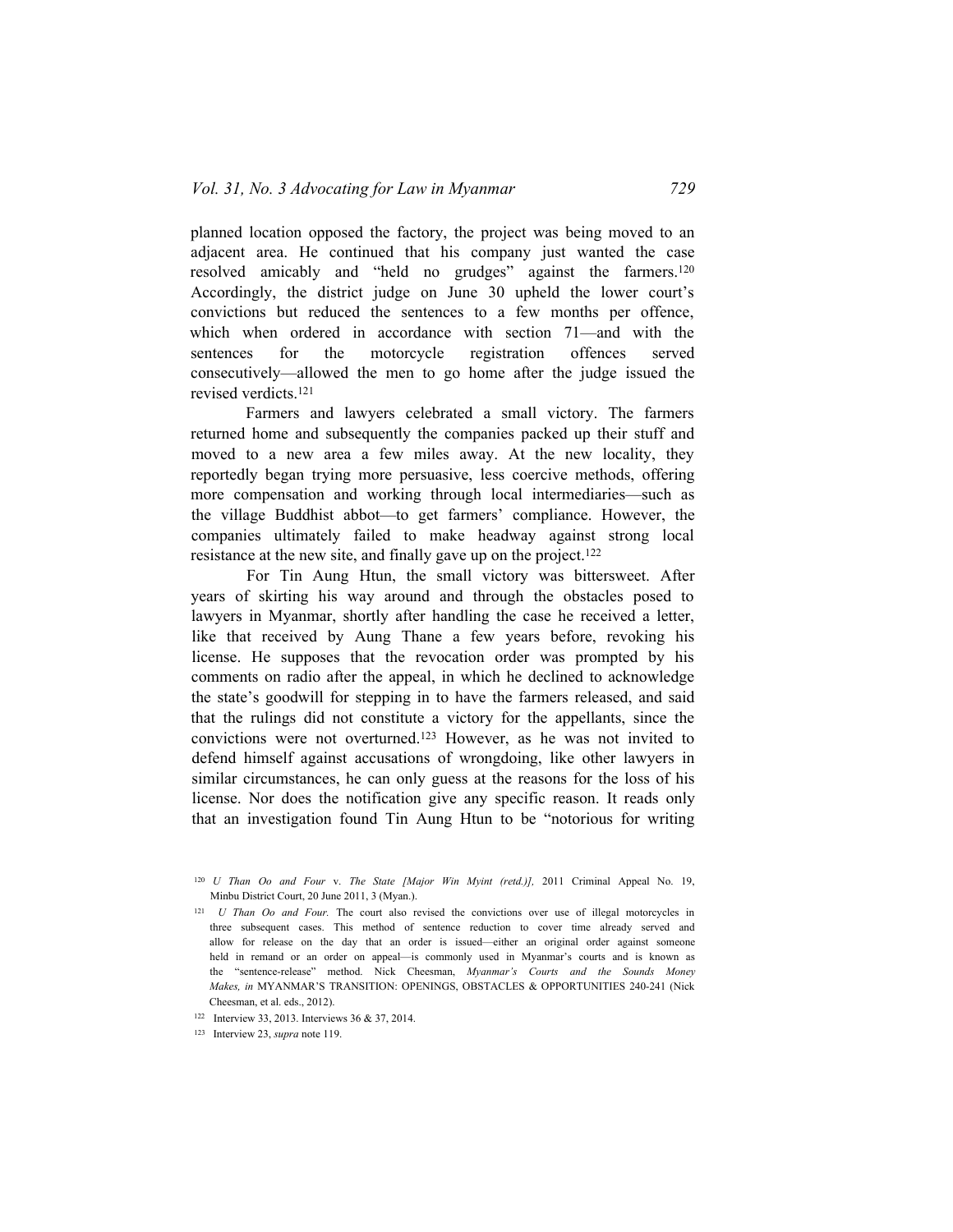complaint letters" and "not someone of good repute in pursuing cases."<sup>124</sup> Tin Aung Htun has since submitted letters for the license to be returned, and furthermore, that he be licensed to practice in the Supreme Court. As of early 2014 his letters had not been acknowledged, and unlike Aung Thane, he is yet to regain his license to practice.

But the story does not end here. The Kanma affair, once in the larger field of power, developed its own momentum. The Hong Kongbased AHRC publicized the case in April 2011, and subsequently it reached the General Assembly of the United Nations.<sup>125</sup> That September, the Special Rapporteur referred to the case in a periodic report, when underscoring his concern about new forms of rights abuse in the country, including land confiscation by the government, military personnel, and private businesses.<sup>126</sup>

Lawyers and farmers from Kanma also linked up to a larger domestic campaign on rights for cultivators in Myanmar. In November 2011, a lawyer and one of the local activists prepared a petition to the president opposing the draft of a new farmland law.<sup>127</sup> By mid-December, more than 3,300 farmers in the Magway region, including Kanma, had reportedly signed the petition opposing the draft.<sup>128</sup> Despite their efforts, the president signed the draft into law the following April.129 Rural protest against new political and economic alliances aimed at grabbing and using land for "state projects" has since become increasingly vociferous.

In Letpadaung, Sagaing Region, thousands marched and camped out during 2012 against the forcible acquisition of land by Economic Holding Ltd and a Chinese partner for a copper mining operation.<sup>130</sup> The language of formal legality resonated throughout the Letpadaung

<sup>124</sup> Supreme Court, Order No. 39/2011 (2011) (Myan,).

<sup>125</sup> ASIAN Human Rights Commission, *BURMA: Farmers Ambushed, Attacked and Prosecuted for Case against Army-owned Company*, Asian Human Rights Commission (2011), [http://vvww.humanrights.asia/news/urgent-appeals/AHRC-UAC-073-2011.](http://vvww.humanrights.asia/news/urgent-appeals/AHRC-UAC-073-2011)

<sup>126</sup> UN General Assembly, Report of the Special Rapporteur on the Situation of Human Rights in

Myanmar, Transmitted by Note of the Secretary-General, para 69, U.N. Doc. A/66/365 (Sept, 16, 2011) (by Tomas Ojea Quintana), available at

http://documents-dds-ny.un.org/doc/UNDOC/GEN/N11/501/11/pdf/N1150111.pdf?OpenElement.

<sup>127</sup> Petition Opposing the 2011 Farmland Law (Draft), 26 November 2011 (in Burmese.)

<sup>128</sup> *Burmese Broadcast* (Voice of America Dec. 13, 2011).

<sup>&</sup>lt;sup>129</sup> *Farmland Law Promulgated, MYANMAR Alin, Apr. 3, 2012 (in Burmese).* 

<sup>130</sup> ASIAN HUMAN RIGHTS COMMISSION, *BURMA: Farmers Rise Up at Land-grab by Army-owned Company,* Asian Human Rights Commission (2012), at [http://www.humanrights.asia/news/ahrc](http://www.humanrights.asia/news/ahrc-)news/AHRC-STM-184-2012.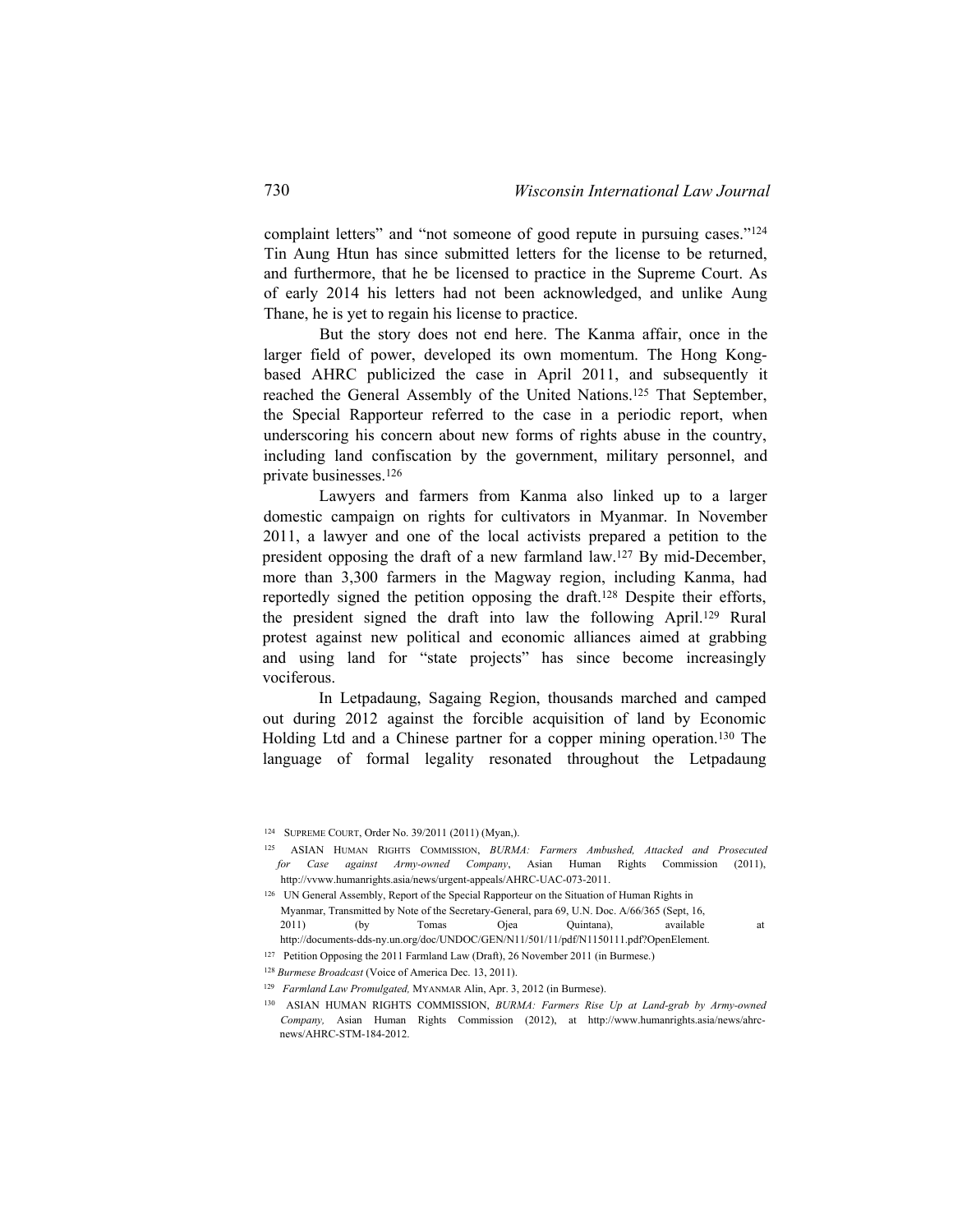protests.<sup>131</sup> Farmers marched with placards mimicking government-issued signboards; declaring no trespassing on threat of prosecution. Villagers protesting the arrest of a group of their peers and a lawyer helping them converged on the local police station carrying a banner reading, "Respect the law."132 After paramilitary police launched a brutal nighttime attack on encamped protestors, firing incendiary weapons into their shelters, the Lawyers Network teamed up with a group of former political prisoners to issue a report calling for the conflict to be solved through adherence to the rule of law.<sup>133</sup>

In February 2013, hundreds of farmers and police officers fought at Ma-Ubin, in the delta region, resulting in the death of a police constable.134 A lawyer from Aye Myint's Guiding Star firm went to represent the farmers facing multiple charges for murder, causing harm, and unlawful assembly.<sup>135</sup> Responding to the violence in Ma-Ubin, the Lawyers Network issued a statement calling for an investigation into the police handling of the events so that the rule of law might be respected.<sup>136</sup> One of the farmers involved put it more plainly: "when those people duty-bound to uphold the law don't take any responsibility for it, how can you dare blame us who are facing starvation and have no choice but to act to save our lives if we no longer respect so-called law?"<sup>137</sup>

The farmer's statement sounds dismissive of formal legality, but in fact it speaks exactly to the advocacy for law at the heart of lawyering against authoritarianism in Myanmar. Were law correctly and justly applied, farmers would not be forced to take matters into their own hands. Precisely because the type of authoritarianism practiced in Myanmar over the last half century has had little regard for formal legality, those persons charged with upholding law likewise have little incentive or inclination to be faithful to it. If officials expect farmers to

<sup>131</sup> Nick Cheesman, *What Does the Rule of Law Have to Do with Democratisation (in Myanmar)?, 22* S. E. ASIA Res. (forthcoming 2014).

<sup>132</sup> *Nine Villagers from Wetmway and Shwehlay Released*, RADIO Free ASIA (2012), *available at* http :/www. rfa.org/burmese/news/copper-mine-women-release-09112012l00034.html

<sup>133</sup> Lawyers Network (Upper Myanmar) & 88 Generation Students Group, Report of Investigation into Police Battalion Suppression of Peaceful Demonstrators against the Letpadaung Hill Copper Project (2013) (in Burmese).

<sup>134</sup> AUNG SOE & KYAW Oo NAING, *Police Officer Dead in Clashes Between Police and Peasants in Maletto Tract, Ma-Ubin Township,* VOICE, 4-10 Mar. 2013, at 23 (in Burmese).

<sup>135</sup> *Burmese Broadcast* (Voice of America Mar. 6, 2013).

<sup>136</sup> Lawyers Network, Police Shoot and Use Force to Disperse through Intimidation Crowds of Farmers Seeking Return of Lawlessly Confiscated Farmland, 27 February 2013 (in Burmese).

<sup>137</sup> Personal communication, 28 February 2013.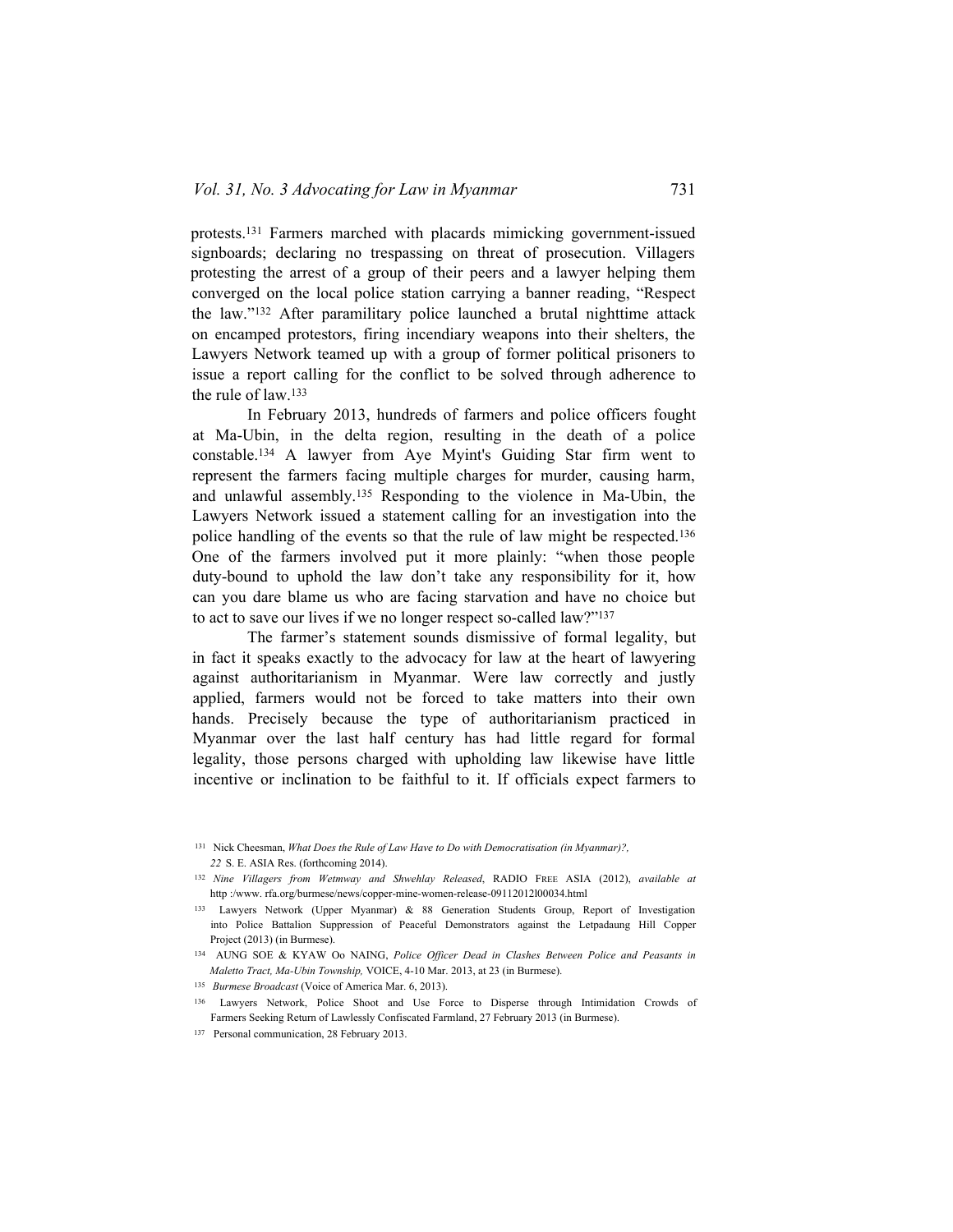act according to law, then they must demonstrate that they are beholden to it likewise. Thus, after decades in which the government daily blared out demands for everyone to "respect the law," the public domain has turned into an echo chamber, rebounding those same demands back onto their producers, who no longer have a monopoly on how the legal idiom is used, by whom, and to what ends.

#### **IV. Conclusion**

Where protracted authoritarianism has heavily degraded formal legality, lawyers advocating for law—insisting that legal norms ought to matter, despite empirical facts suggesting otherwise—do more than merely defend vestigial rights. Recognizing that their ability to advance causes through specialist knowledge and skills depends on the salience of formal legality, the extent to which legal rules matter and can be made politically relevant, these lawyers advocate for what Cummings describes as "the *public good* understood in terms of the basic system of rules" on paper and in practice.<sup>138</sup> Their common cause is to keep alive an institutional and public consciousness of fidelity to law, without which projects for transformative justice through the courts can amount to very little.

This consciousness matters a great deal for the transformative agendas that cause lawyers variously pursue, be they concerned with the justice claims of farmers or workers, with the political struggles of opposition parties, or with the rights of all persons to associate and speak freely. The success or failure of these projects, and the distinctive parts that lawyers play in them, is contingent upon the extent to which law can be made to matter in the future in ways that it does not in the present.

Consequently, advocacy for law itself, the shared commitment to the normative value of law, has pragmatic and potentially far-reaching outcomes. By insisting upon legal formality as a condition of transformative justice, cause lawyers in Myanmar advocate for the inherent value of rules in the courtroom, but also incrementally build a constituency in the wider society. In advocating for faithful application of declared rules, in insisting on formal legality in the public domain, lawyers encourage people to mobilize around law as an idea, essential for making law meaningful in practice. They promote a notion of the legal system as once more an arena in which citizens can set up interests that

<sup>138</sup> Cummings, *supra* note 4.